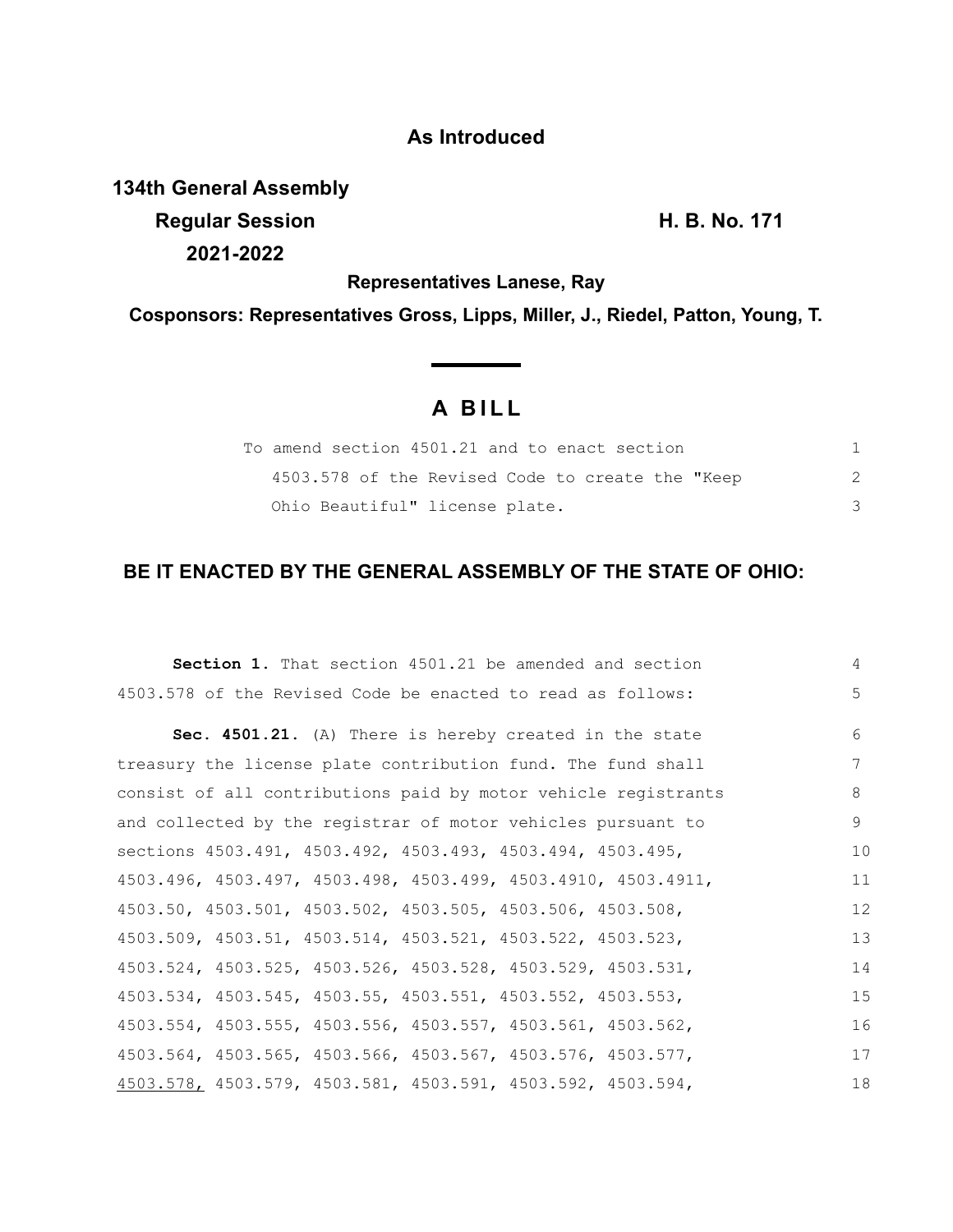| 4503.595, 4503.596, 4503.67, 4503.68, 4503.69, 4503.70,        | 19 |
|----------------------------------------------------------------|----|
| 4503.701, 4503.702, 4503.71, 4503.711, 4503.712, 4503.713,     | 20 |
| 4503.714, 4503.715, 4503.716, 4503.72, 4503.722, 4503.724,     | 21 |
| 4503.725, 4503.73, 4503.732, 4503.733, 4503.734, 4503.74,      | 22 |
| 4503.75, 4503.751, 4503.752, 4503.754, 4503.763, 4503.764,     | 23 |
| 4503.765, 4503.767, 4503.85, 4503.86, 4503.87, 4503.871,       | 24 |
| 4503.872, 4503.873, 4503.874, 4503.875, 4503.876, 4503.877,    | 25 |
| 4503.878, 4503.879, 4503.88, 4503.881, 4503.882, 4503.883,     | 26 |
| 4503.884, 4503.89, 4503.891, 4503.892, 4503.893, 4503.899,     | 27 |
| 4503.90, 4503.901, 4503.902, 4503.903, 4503.904, 4503.905,     | 28 |
| 4503.906, 4503.907, 4503.908, 4503.909, 4503.92, 4503.931,     | 29 |
| 4503.932, 4503.94, 4503.941, 4503.942, 4503.944, 4503.945,     | 30 |
| 4503.951, 4503.952, 4503.953, 4503.954, 4503.955, 4503.956,    | 31 |
| 4503.957, 4503.958, 4503.961, 4503.962, 4503.963, 4503.97, and | 32 |
| 4503.98 of the Revised Code.                                   | 33 |
| (B) The registrar shall pay the contributions the              | 34 |

(B) The registrar shall pay the contributions the registrar collects in the fund as follows:

The registrar shall pay the contributions received pursuant to section 4503.491 of the Revised Code to the breast cancer fund of Ohio, which shall use that money only to pay for programs that provide assistance and education to Ohio breast cancer patients and that improve access for such patients to quality health care and clinical trials and shall not use any of the money for abortion information, counseling, services, or other abortion-related activities.

The registrar shall pay the contributions the registrar receives pursuant to section 4503.492 of the Revised Code to the organization cancer support community central Ohio, which shall deposit the money into the Sheryl L. Kraner Fund of that organization. Cancer support community central Ohio shall expend 44 45 46 47 48

35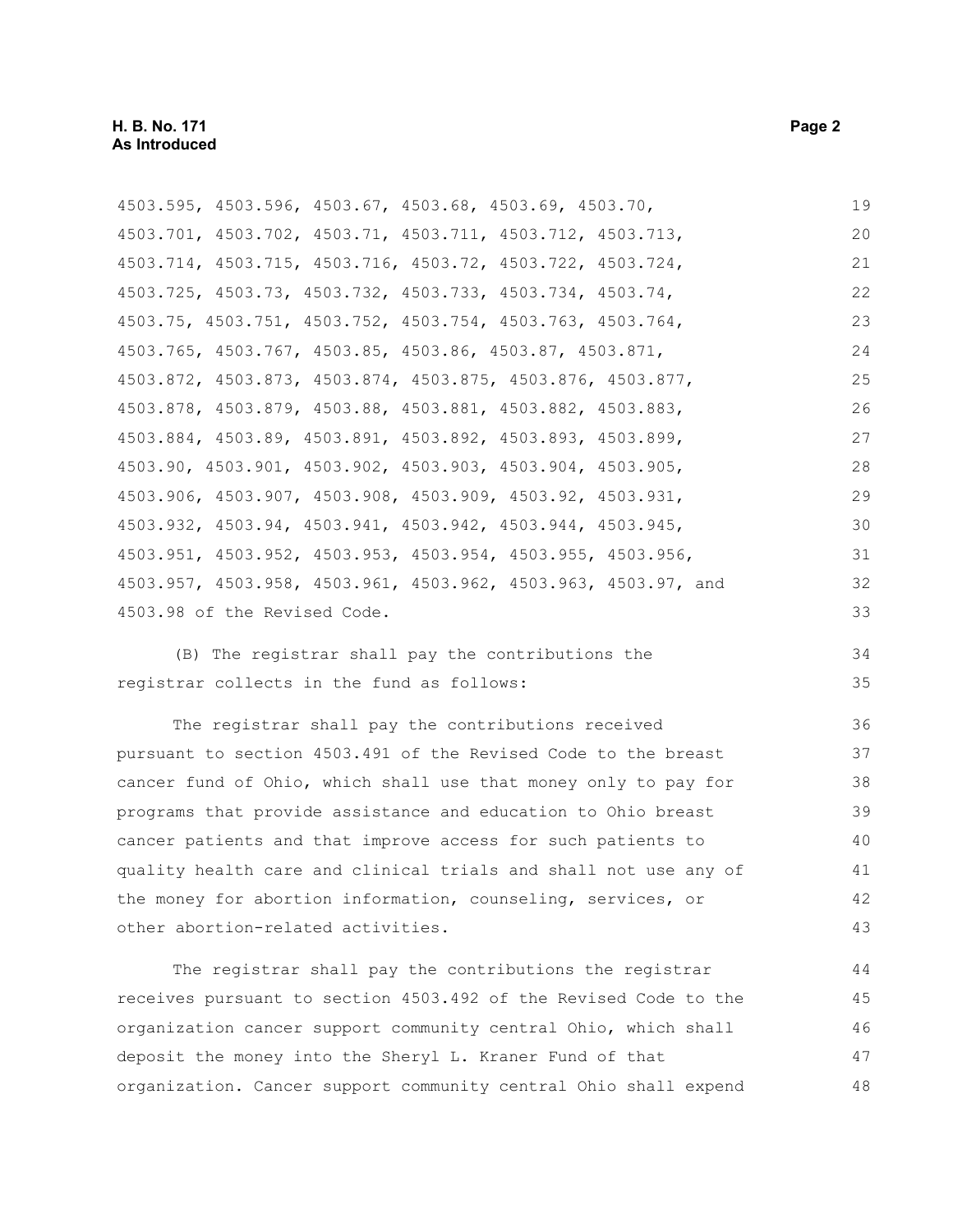the money it receives pursuant to this division only in the same manner and for the same purposes as that organization expends other money in that fund.

The registrar shall pay the contributions received pursuant to section 4503.493 of the Revised Code to the autism society of Ohio, which shall use the contributions for programs and autism awareness efforts throughout the state. 52 53 54 55

The registrar shall pay the contributions the registrar receives pursuant to section 4503.494 of the Revised Code to the national multiple sclerosis society for distribution in equal amounts to the northwestern Ohio, Ohio buckeye, and Ohio valley chapters of the national multiple sclerosis society. These chapters shall use the money they receive under this section to assist in paying the expenses they incur in providing services directly to their clients. 56 57 58 59 60 61 62 63

The registrar shall pay the contributions the registrar receives pursuant to section 4503.495 of the Revised Code to the national pancreatic cancer foundation, which shall use the money it receives under this section to assist those who suffer with pancreatic cancer and their families.

The registrar shall pay the contributions the registrar receives pursuant to section 4503.496 of the Revised Code to the Ohio sickle cell and health association, which shall use the contributions to help support educational, clinical, and social support services for adults who have sickle cell disease.

The registrar shall pay the contributions the registrar receives pursuant to section 4503.497 of the Revised Code to the St. Baldrick's foundation, which shall use the contributions for its research and other programs. 74 75 76 77

49 50 51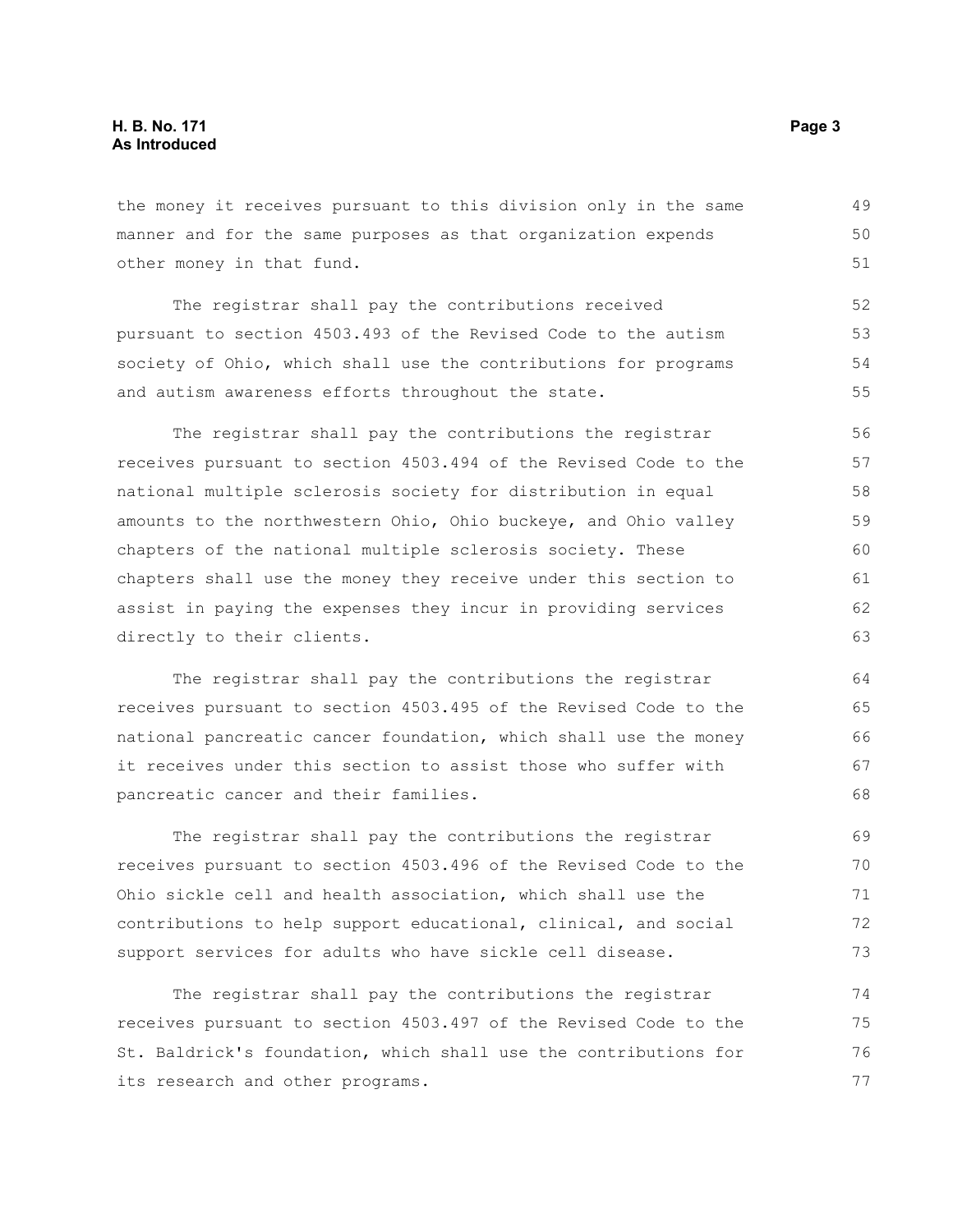#### **H. B. No. 171** Page 4 **As Introduced**

The registrar shall pay the contributions the registrar receives pursuant to section 4503.498 of the Revised Code to special olympics Ohio, inc., which shall use the contributions for its programs, charitable efforts, and other activities. 78 79 80 81

The registrar shall pay the contributions the registrar receives pursuant to section 4503.499 of the Revised Code to the children's glioma cancer foundation, which shall use the contributions for its research and other programs. 82 83 84 85

The registrar shall pay the contributions the registrar receives pursuant to section 4503.4910 of the Revised Code to the KylerStrong foundation, which shall use the contributions to raise awareness of brain cancer caused by diffuse intrinsic pontine glioma and to fund research for the cure of such cancer. 86 87 88 89 90

The registrar shall pay the contributions the registrar receives pursuant to section 4503.4911 of the Revised Code to the research institution for childhood cancer at nationwide children's hospital, which shall use the contributions to fund research for the cure of childhood cancers. 91 92 93 94 95

The registrar shall pay the contributions the registrar receives pursuant to section 4503.50 of the Revised Code to the future farmers of America foundation, which shall deposit the contributions into its general account to be used for educational and scholarship purposes of the future farmers of America foundation. 96 97 98 99 100 101

The registrar shall pay the contributions the registrar receives pursuant to section 4503.501 of the Revised Code to the 4-H youth development program of the Ohio state university extension program, which shall use those contributions to pay the expenses it incurs in conducting its educational activities. 102 103 104 105 106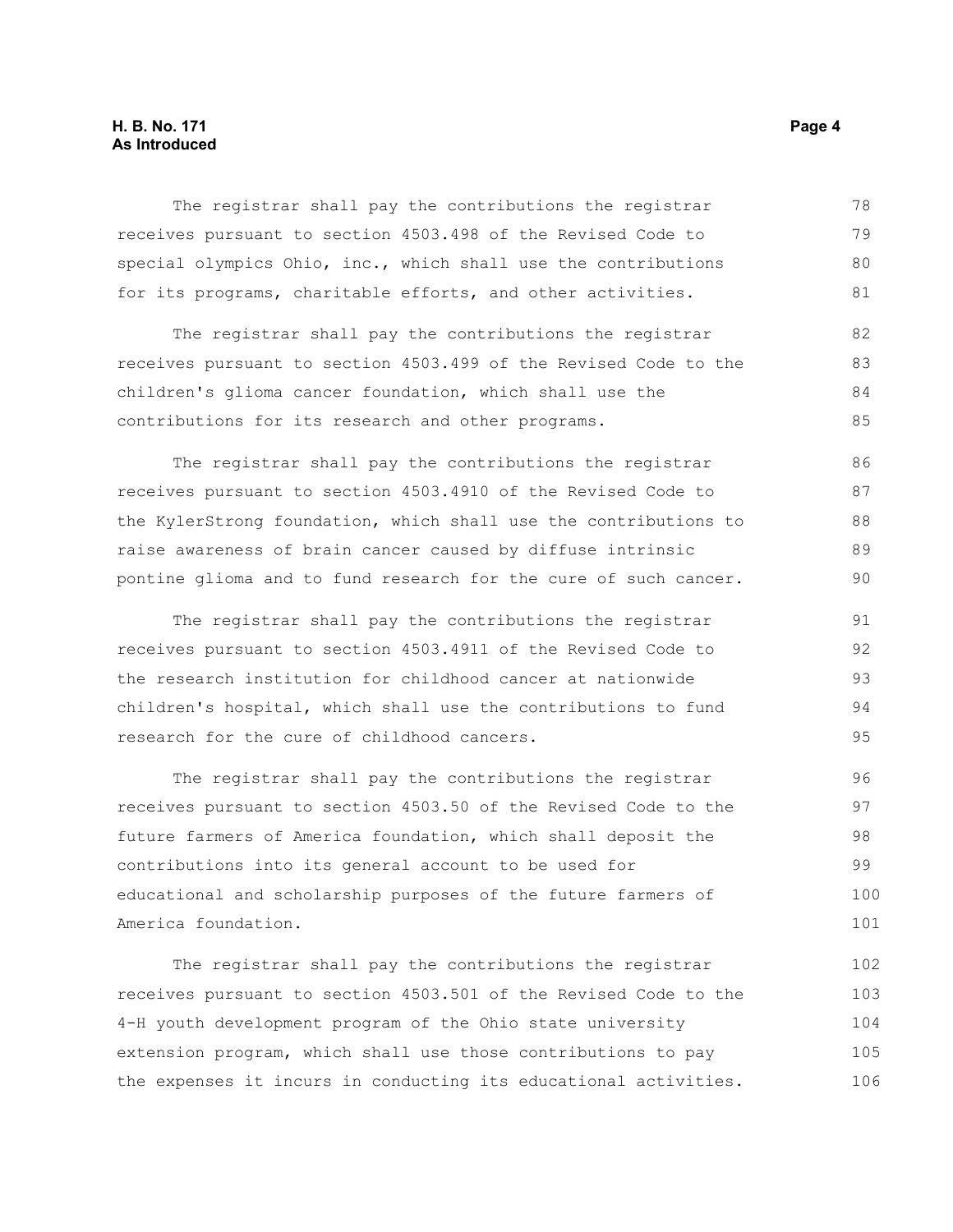#### **H. B. No. 171** Page 5 **As Introduced**

The registrar shall pay the contributions received pursuant to section 4503.502 of the Revised Code to the Ohio cattlemen's foundation, which shall use those contributions for scholarships and other educational activities. 107 108 109 110

The registrar shall pay the contributions received pursuant to section 4503.505 of the Revised Code to the organization Ohio region phi theta kappa, which shall use those contributions for scholarships for students who are members of that organization. 111 112 113 114 115

The registrar shall pay the contributions the registrar receives pursuant to section 4503.506 of the Revised Code to Ohio demolay, which shall use the contributions for scholarships, educational programs, and any other programs or events the organization holds or sponsors in this state. 116 117 118 119 120

The registrar shall pay the contributions received pursuant to section 4503.508 of the Revised Code to the organization bottoms up diaper drive to provide funding for that organization for collecting and delivering diapers to parents in need. 121 122 123 124 125

The registrar shall pay the contributions the registrar receives pursuant to section 4503.509 of the Revised Code to a kid again, incorporated for distribution in equal amounts to the Ohio chapters of a kid again. 126 127 128 129

The registrar shall pay each contribution the registrar receives pursuant to section 4503.51 of the Revised Code to the university or college whose name or marking or design appears on collegiate license plates that are issued to a person under that section. A university or college that receives contributions from the fund shall deposit the contributions into its general 130 131 132 133 134 135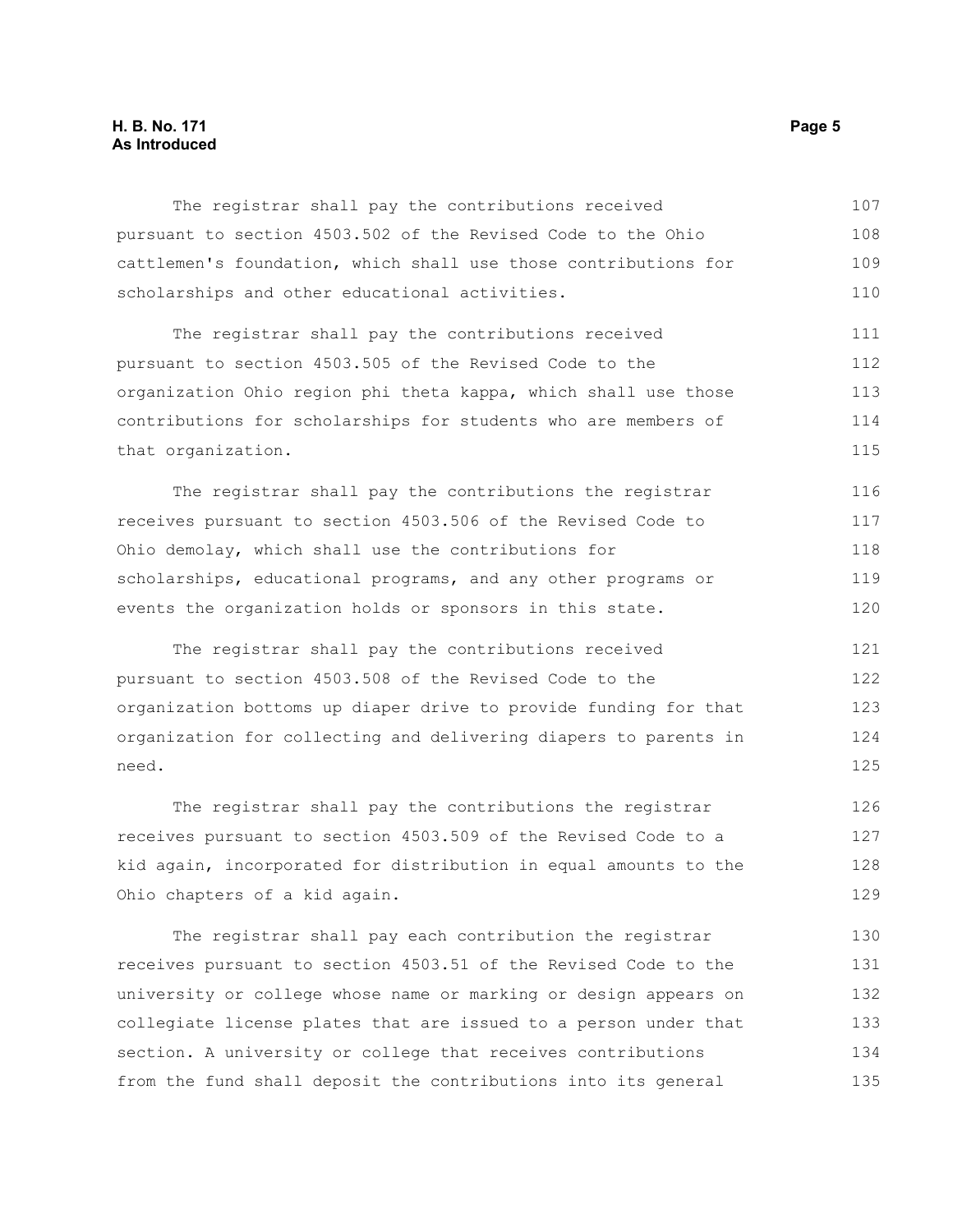#### **H. B. No. 171 Page 6 As Introduced**

scholarship fund.

The registrar shall pay the contributions the registrar receives pursuant to section 4503.514 of the Revised Code to the university of Notre Dame in South Bend, Indiana, for purposes of awarding grants or scholarships to residents of Ohio who attend the university. The university shall not use any of the funds it receives for purposes of administering the scholarship program. The registrar shall enter into appropriate agreements with the university of Notre Dame to effectuate the distribution of such funds as provided in this section. 137 138 139 140 141 142 143 144 145

The registrar shall pay the contributions the registrar receives pursuant to section 4503.521 of the Revised Code to the Ohio bicycle federation to assist that organization in paying for the educational programs it sponsors in support of Ohio cyclists of all ages.

The registrar shall pay the contributions the registrar receives pursuant to section 4503.522 of the Revised Code to the "friends of Perry's victory and international peace memorial, incorporated," a nonprofit corporation organized under the laws of this state, to assist that organization in paying the expenses it incurs in sponsoring or holding charitable, educational, and cultural events at the monument. 151 152 153 154 155 156 157

The registrar shall pay the contributions the registrar receives pursuant to section 4503.523 of the Revised Code to the fairport lights foundation, which shall use the money to pay for the restoration, maintenance, and preservation of the lighthouses of fairport harbor. 158 159 160 161 162

The registrar shall pay the contributions the registrar receives pursuant to section 4503.524 of the Revised Code to the 163 164

136

148 149

150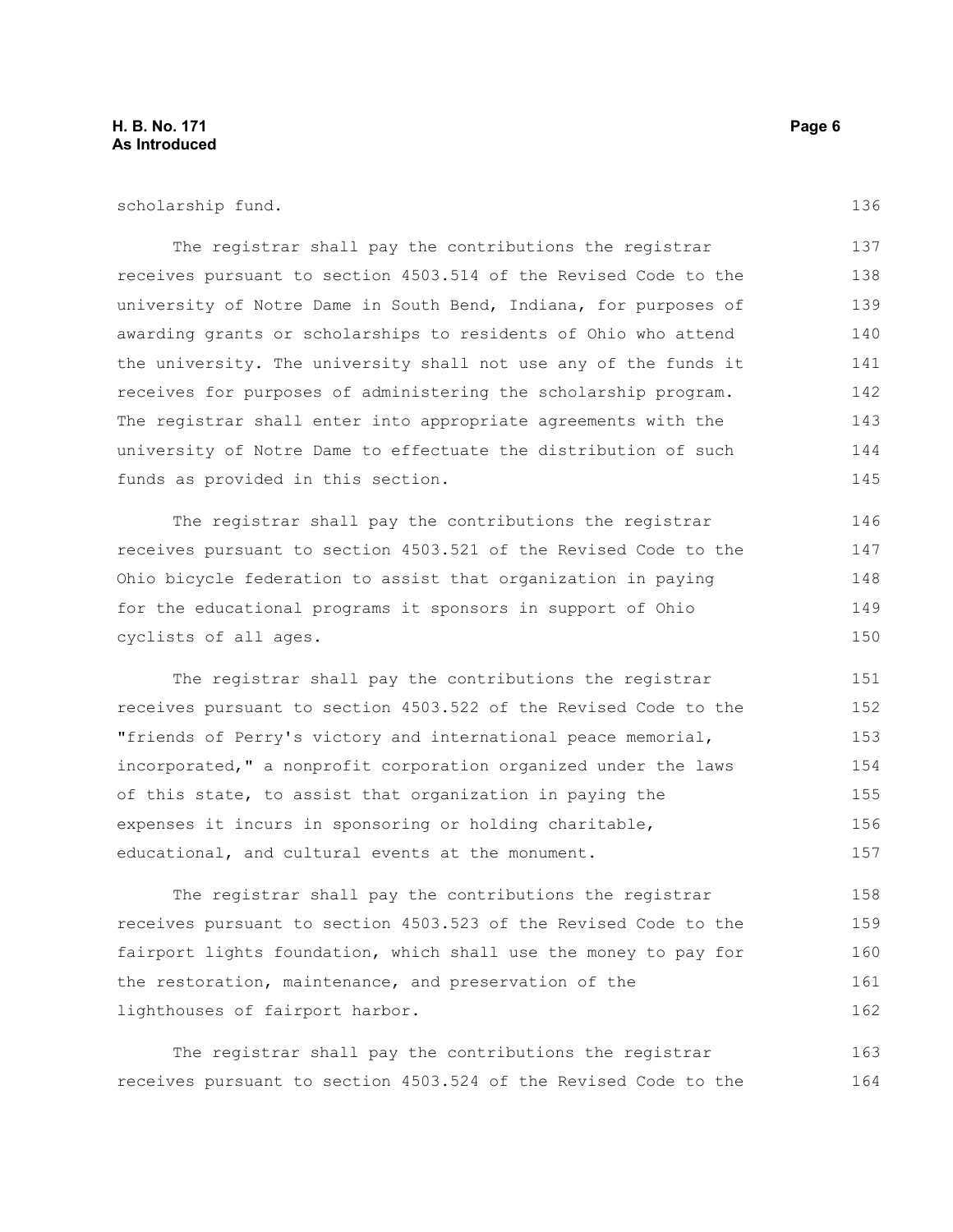#### **H. B. No. 171** Page 7 **As Introduced**

Massillon tiger football booster club, which shall use the contributions only to promote and support the football team of Washington high school of the Massillon city school district. 165 166 167

The registrar shall pay the contributions the registrar receives pursuant to section 4503.525 of the Revised Code to the United States power squadron districts seven, eleven, twentyfour, and twenty-nine in equal amounts. Each power squadron district shall use the money it receives under this section to pay for the educational boating programs each district holds or sponsors within this state. 168 169 170 171 172 173 174

The registrar shall pay the contributions the registrar receives pursuant to section 4503.526 of the Revised Code to the Ohio district Kiwanis foundation of the Ohio district of Kiwanis international, which shall use the money it receives under this section to pay the costs of its educational and humanitarian activities. 176 177

The registrar shall pay the contributions the registrar receives pursuant to section 4503.528 of the Revised Code to the Ohio children's alliance, which shall use the money it receives under this section to pay the expenses it incurs in advancing its mission of sustainably improving the provision of services to children, young adults, and families in this state. 181 182 183 184 185 186

The registrar shall pay the contributions the registrar receives pursuant to section 4503.529 of the Revised Code to the Ohio nurses foundation. The foundation shall use the money it receives under this section to provide educational scholarships to assist individuals who aspire to join the nursing profession, to assist nurses in the nursing profession who seek to advance their education, and to support persons conducting nursing research concerning the evidence-based practice of nursing and 187 188 189 190 191 192 193 194

175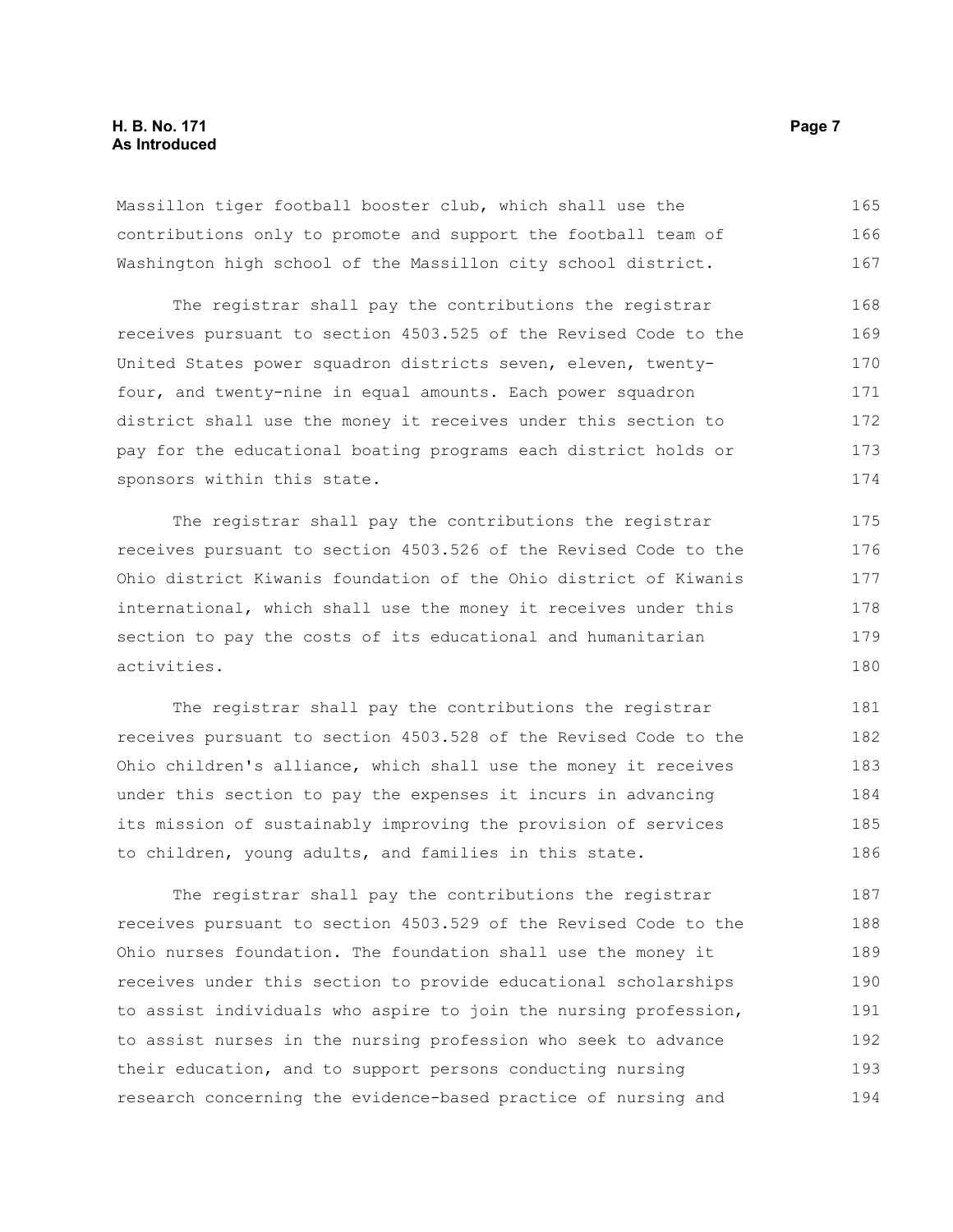the improvement of patient outcomes.

The registrar shall pay the contributions the registrar receives pursuant to section 4503.531 of the Revised Code to the thank you foundation, incorporated, a nonprofit corporation organized under the laws of this state, to assist that organization in paying for the charitable activities and programs it sponsors in support of United States military personnel, veterans, and their families. 196 197 198 199 200 201 202

The registrar shall pay the contributions the registrar receives pursuant to section 4503.534 of the Revised Code to the disabled American veterans department of Ohio, to be used for programs that serve disabled American veterans and their families.

The registrar shall pay the contributions the registrar receives pursuant to section 4503.55 of the Revised Code to the pro football hall of fame, which shall deposit the contributions into a special bank account that it establishes and which shall be separate and distinct from any other account the pro football hall of fame maintains, to be used exclusively for the purpose of promoting the pro football hall of fame as a travel destination. 208 209 210 211 212 213 214 215

The registrar shall pay the contributions that are paid to the registrar pursuant to section 4503.545 of the Revised Code to the national rifle association foundation, which shall use the money to pay the costs of the educational activities and programs the foundation holds or sponsors in this state. 216 217 218 219 220

The registrar shall pay to the Ohio pet fund the contributions the registrar receives pursuant to section 4503.551 of the Revised Code and any other money from any other 221 222 223

195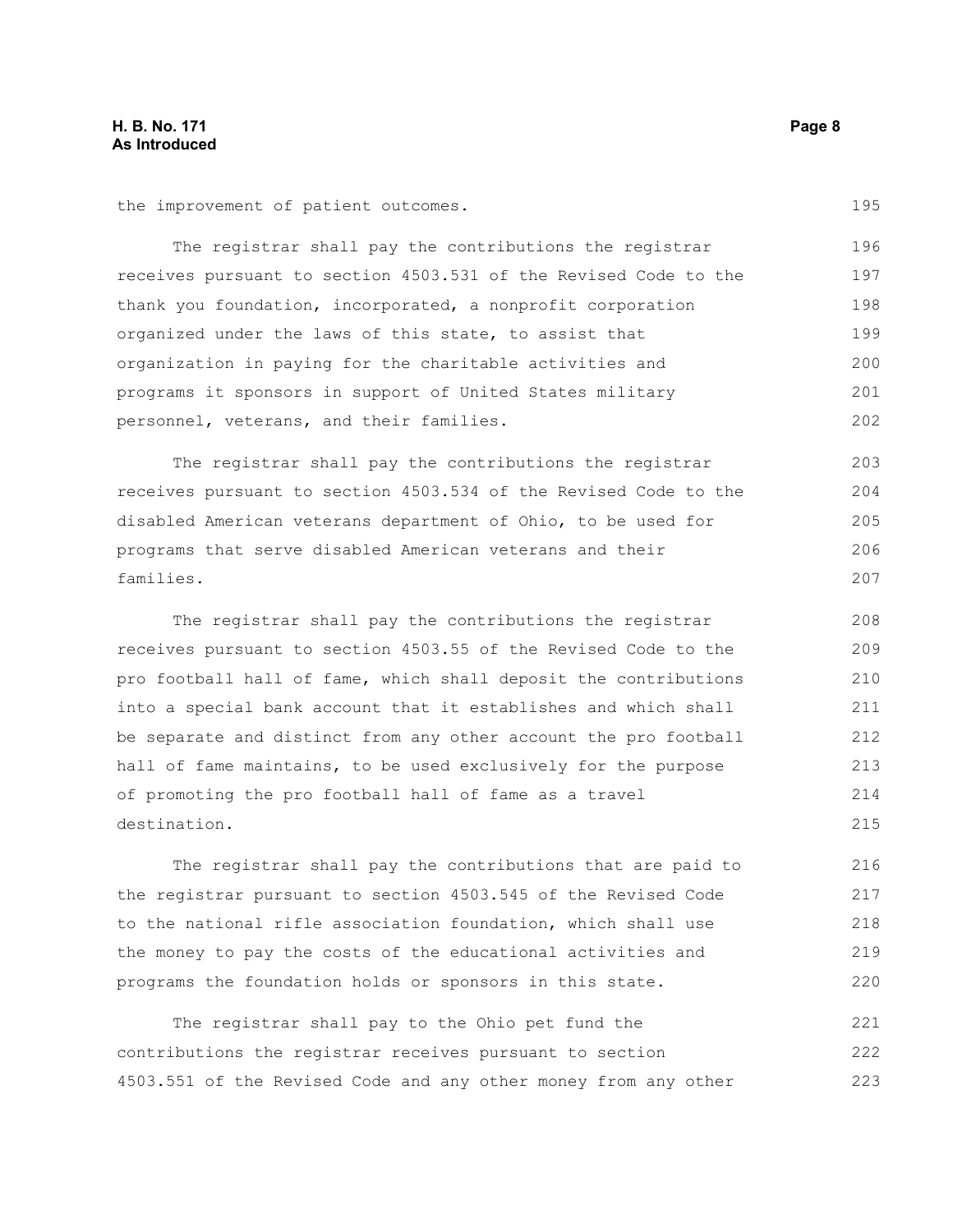#### **H. B. No. 171 Page 9 As Introduced**

source, including donations, gifts, and grants, that is designated by the source to be paid to the Ohio pet fund. The Ohio pet fund shall use the moneys it receives under this section to support programs for the sterilization of dogs and cats and for educational programs concerning the proper veterinary care of those animals, and for expenses of the Ohio pet fund that are reasonably necessary for it to obtain and maintain its tax-exempt status and to perform its duties. 224 225 226 227 228 229 230 231

The registrar shall pay the contributions the registrar receives pursuant to section 4503.552 of the Revised Code to the rock and roll hall of fame and museum, incorporated. 232 233 234

The registrar shall pay the contributions the registrar receives pursuant to section 4503.553 of the Revised Code to the Ohio coalition for animals, incorporated, a nonprofit corporation. Except as provided in division (B) of this section, the coalition shall distribute the money to its members, and the members shall use the money only to pay for educational, charitable, and other programs of each coalition member that provide care for unwanted, abused, and neglected horses. The Ohio coalition for animals may use a portion of the money to pay for reasonable marketing costs incurred in the design and promotion of the license plate and for administrative costs incurred in the disbursement and management of funds received under this section. 235 236 237 238 239 240 241 242 243 244 245 246 247

The registrar shall pay the contributions the registrar receives pursuant to section 4503.554 of the Revised Code to the Ohio state council of the knights of Columbus, which shall use the contributions to pay for its charitable activities and programs. 248 249 250 251 252

The registrar shall pay the contributions the registrar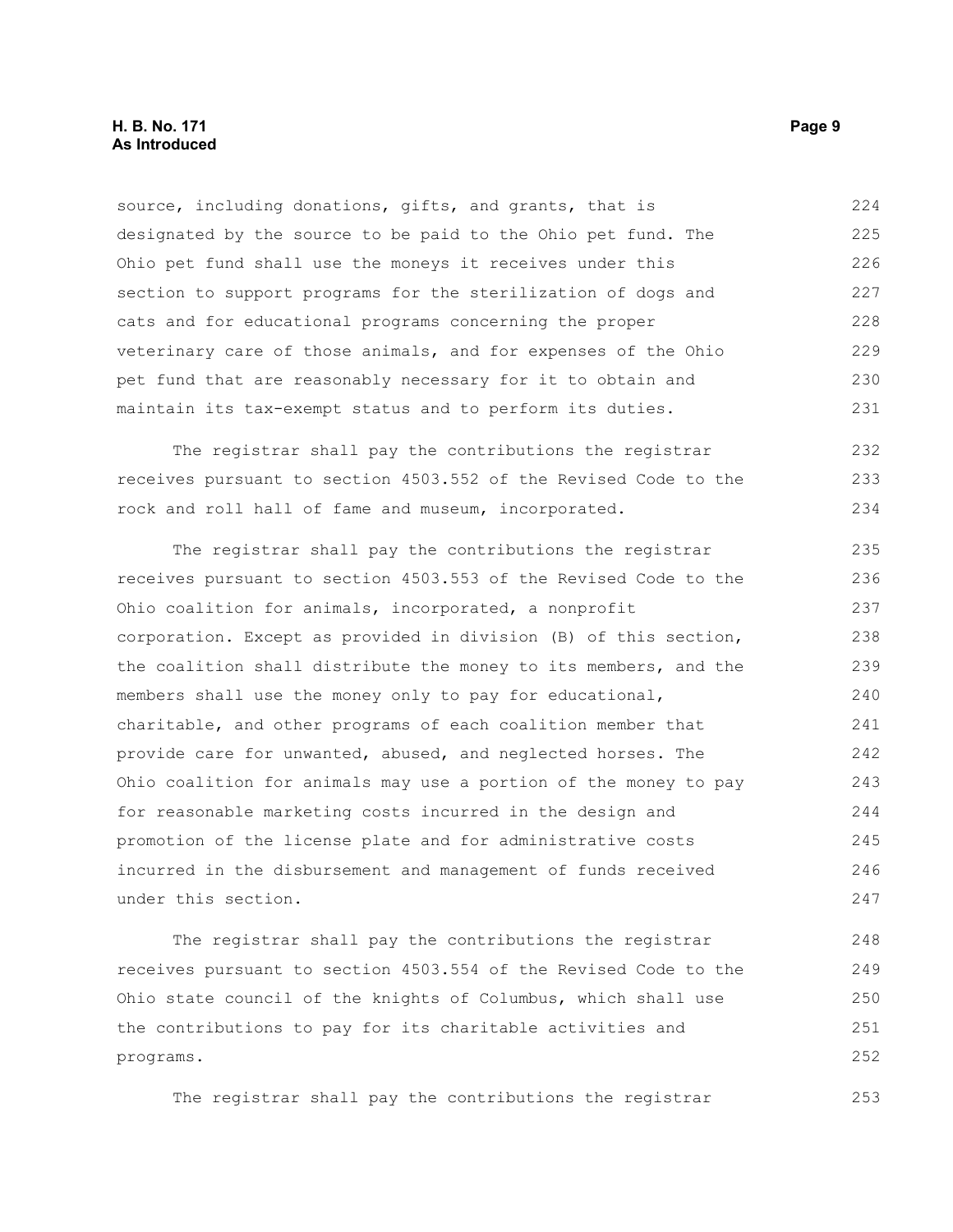#### **H. B. No. 171 Page 10 As Introduced**

receives pursuant to section 4503.555 of the Revised Code to the western reserve historical society, which shall use the contributions to fund the Crawford auto aviation museum. 254 255 256

The registrar shall pay the contributions the registrar receives pursuant to section 4503.556 of the Revised Code to the Erica J. Holloman foundation, inc., for the awareness of triple negative breast cancer. The foundation shall use the contributions for charitable and educational purposes. 257 258 259 260 261

The registrar shall pay each contribution the registrar receives pursuant to section 4503.557 of the Revised Code to the central Ohio chapter of the Ronald McDonald house charities, which shall distribute the contribution to the chapter of the Ronald McDonald house charities in whose geographic territory the person who paid the contribution resides. 262 263 264 265 266 267

The registrar shall pay the contributions the registrar receives pursuant to section 4503.561 of the Revised Code to the state of Ohio chapter of ducks unlimited, inc., which shall deposit the contributions into a special bank account that it establishes. The special bank account shall be separate and distinct from any other account the state of Ohio chapter of ducks unlimited, inc., maintains and shall be used exclusively for the purpose of protecting, enhancing, restoring, and managing wetlands and conserving wildlife habitat. The state of Ohio chapter of ducks unlimited, inc., annually shall notify the registrar in writing of the name, address, and account to which such payments are to be made. 268 269 270 271 272 273 274 275 276 277 278 279

The registrar shall pay the contributions the registrar receives pursuant to section 4503.562 of the Revised Code to the Mahoning river consortium, which shall use the money to pay the expenses it incurs in restoring and maintaining the Mahoning 280 281 282 283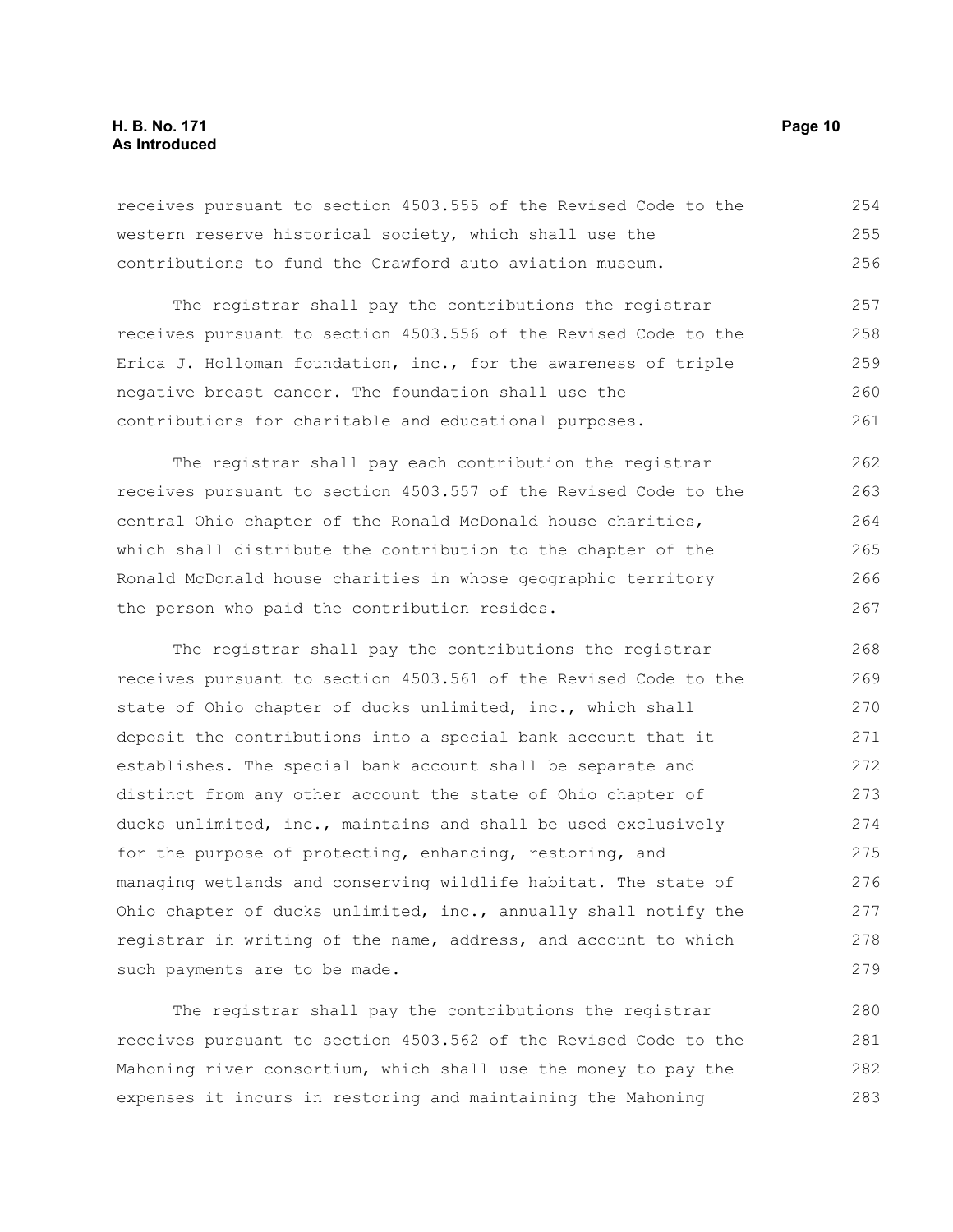| river watershed.                                                 | 284 |
|------------------------------------------------------------------|-----|
| The registrar shall pay the contributions the registrar          | 285 |
| receives pursuant to section 4503.564 of the Revised Code to the | 286 |
| Glen Helen association to pay expenses related to the Glen Helen | 287 |
| nature preserve.                                                 | 288 |
| The registrar shall pay the contributions the registrar          | 289 |
| receives pursuant to section 4503.565 of the Revised Code to the | 290 |
| conservancy for Cuyahoga valley national park, which shall use   | 291 |
| the money in support of the park.                                | 292 |
| The registrar shall pay the contributions the registrar          | 293 |
| receives pursuant to section 4503.566 of the Revised Code to the | 294 |
| Ottawa national wildlife refuge, which shall use the             | 295 |
| contributions for wildlife preservation purposes.                | 296 |
| The registrar shall pay the contributions the registrar          | 297 |
| receives pursuant to section 4503.567 of the Revised Code to the | 298 |
| girls on the run of Franklin county, inc., which shall use the   | 299 |
| contributions to support the activities of the organization.     | 300 |

The registrar shall pay the contributions the registrar receives pursuant to section 4503.576 of the Revised Code to the Ohio state beekeepers association, which shall use those contributions to promote beekeeping, provide educational information about beekeeping, and to support other state and local beekeeping programs. 301 302 303 304 305 306

The registrar shall pay the contributions the registrar receives pursuant to section 4503.577 of the Revised Code to the national aviation hall of fame, which shall use the contributions to fulfill its mission of honoring aerospace legends to inspire future leaders. 307 308 309 310 311

The registrar shall pay the contributions the registrar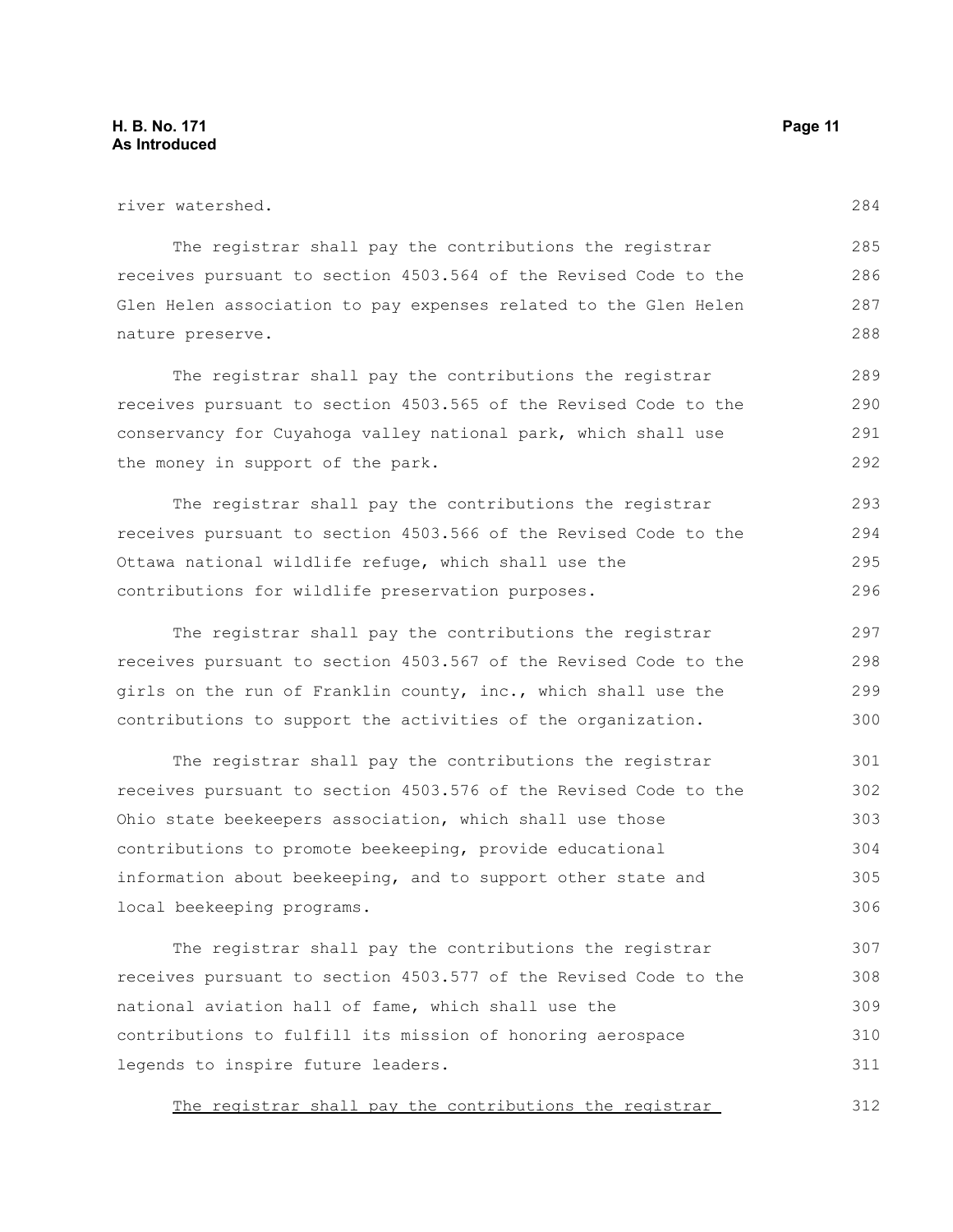(G) of that section.

| receives pursuant to section 4503.578 of the Revised Code to     | 313 |
|------------------------------------------------------------------|-----|
| keep Ohio beautiful, incorporated, which shall use the           | 314 |
| contributions towards its mission of empowering Ohio communities | 315 |
| to take greater responsibility for improving the local           | 316 |
| environment through litter prevention, beautification, community | 317 |
| greening, waste reduction, and recycling.                        | 318 |
| The registrar shall pay the contributions the registrar          | 319 |
| receives pursuant to section 4503.579 of the Revised Code to the | 320 |
| national council of negro women, incorporated, which shall use   | 321 |
| the contributions for educational purposes.                      | 322 |
| The registrar shall pay the contributions the registrar          | 323 |
| receives pursuant to section 4503.581 of the Revised Code to the | 324 |
| Ohio sons of the American legion, which shall use the            | 325 |
| contributions to support the activities of the organization.     | 326 |
| The registrar shall pay to a sports commission created           | 327 |
| pursuant to section 4503.591 of the Revised Code each            | 328 |
| contribution the registrar receives under that section that an   | 329 |
| applicant pays to obtain license plates that bear the logo of a  | 330 |
| professional sports team located in the county of that sports    | 331 |
| commission and that is participating in the license plate        | 332 |
| program pursuant to division (E) of that section, irrespective   | 333 |
| of the county of residence of an applicant.                      | 334 |
| The registrar shall pay to a community charity each              | 335 |
| contribution the registrar receives under section 4503.591 of    | 336 |
| the Revised Code that an applicant pays to obtain license plates | 337 |
| that bear the logo of a professional sports team that is         | 338 |
| participating in the license plate program pursuant to division  | 339 |

The registrar shall pay the contributions the registrar

340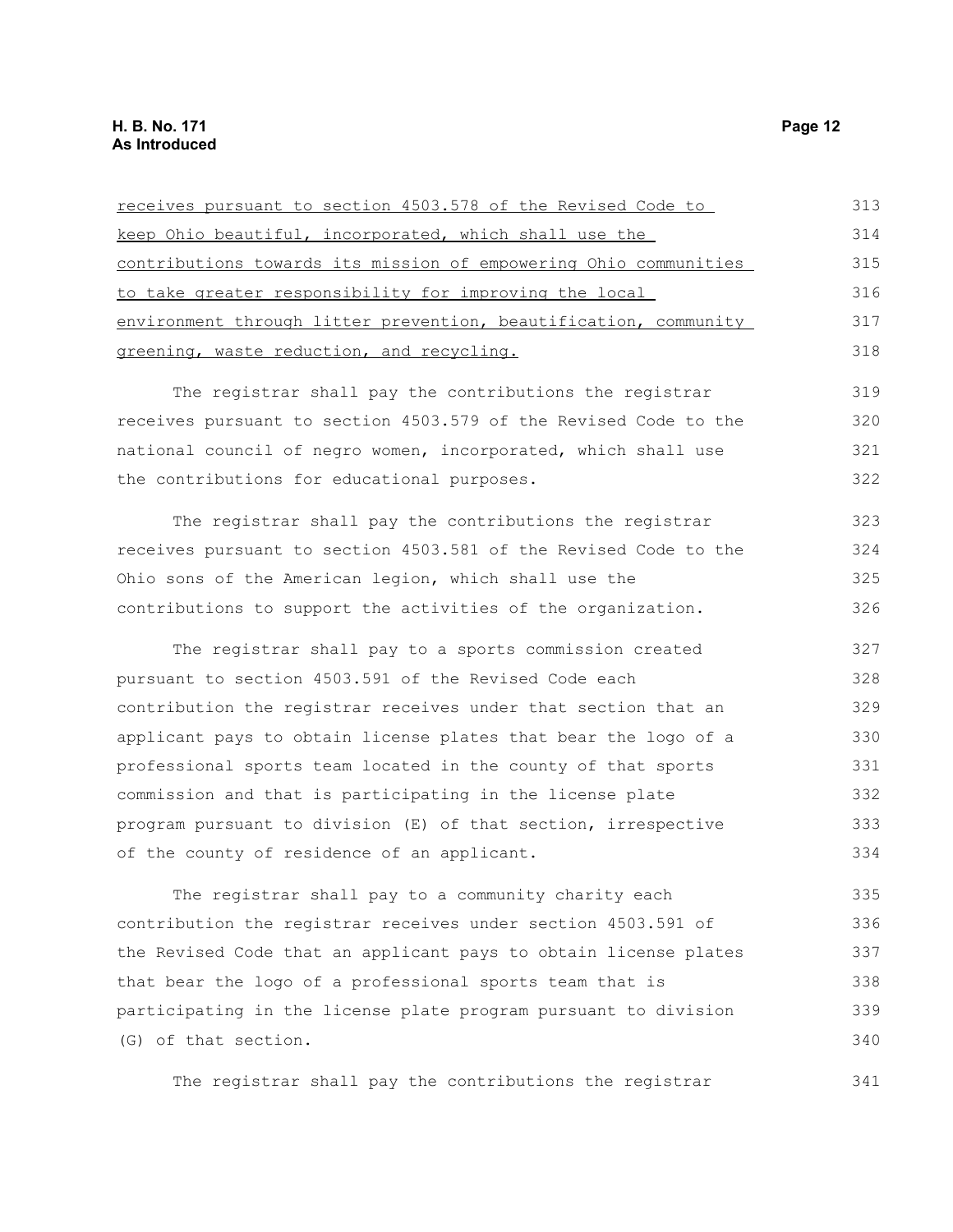#### **H. B. No. 171 Page 13 As Introduced**

receives pursuant to section 4503.592 of the Revised Code to pollinator partnership's monarch wings across Ohio program, which shall use the contributions for the protection and preservation of the monarch butterfly and pollinator corridor in Ohio and for educational programs. 342 343 344 345 346

The registrar shall pay the contributions the registrar receives pursuant to section 4503.594 of the Revised Code to pelotonia, which shall use the contributions for the purpose of supporting cancer research. 347 348 349 350

The registrar shall pay the contributions the registrar receives pursuant to section 4503.595 of the Revised Code to the Stan Hywet hall and gardens.

The registrar shall pay the contributions the registrar receives pursuant to section 4503.596 of the Revised Code to the Cuyahoga valley scenic railroad. 354 355 356

The registrar shall pay the contributions the registrar receives pursuant to section 4503.67 of the Revised Code to the Dan Beard council of the boy scouts of America. The council shall distribute all contributions in an equitable manner throughout the state to regional councils of the boy scouts. 357 358 359 360 361

The registrar shall pay the contributions the registrar receives pursuant to section 4503.68 of the Revised Code to the girl scouts of Ohio's heartland. The girl scouts of Ohio's heartland shall distribute all contributions in an equitable manner throughout the state to regional councils of the girl scouts. 362 363 364 365 366 367

The registrar shall pay the contributions the registrar receives pursuant to section 4503.69 of the Revised Code to the Dan Beard council of the boy scouts of America. The council 368 369 370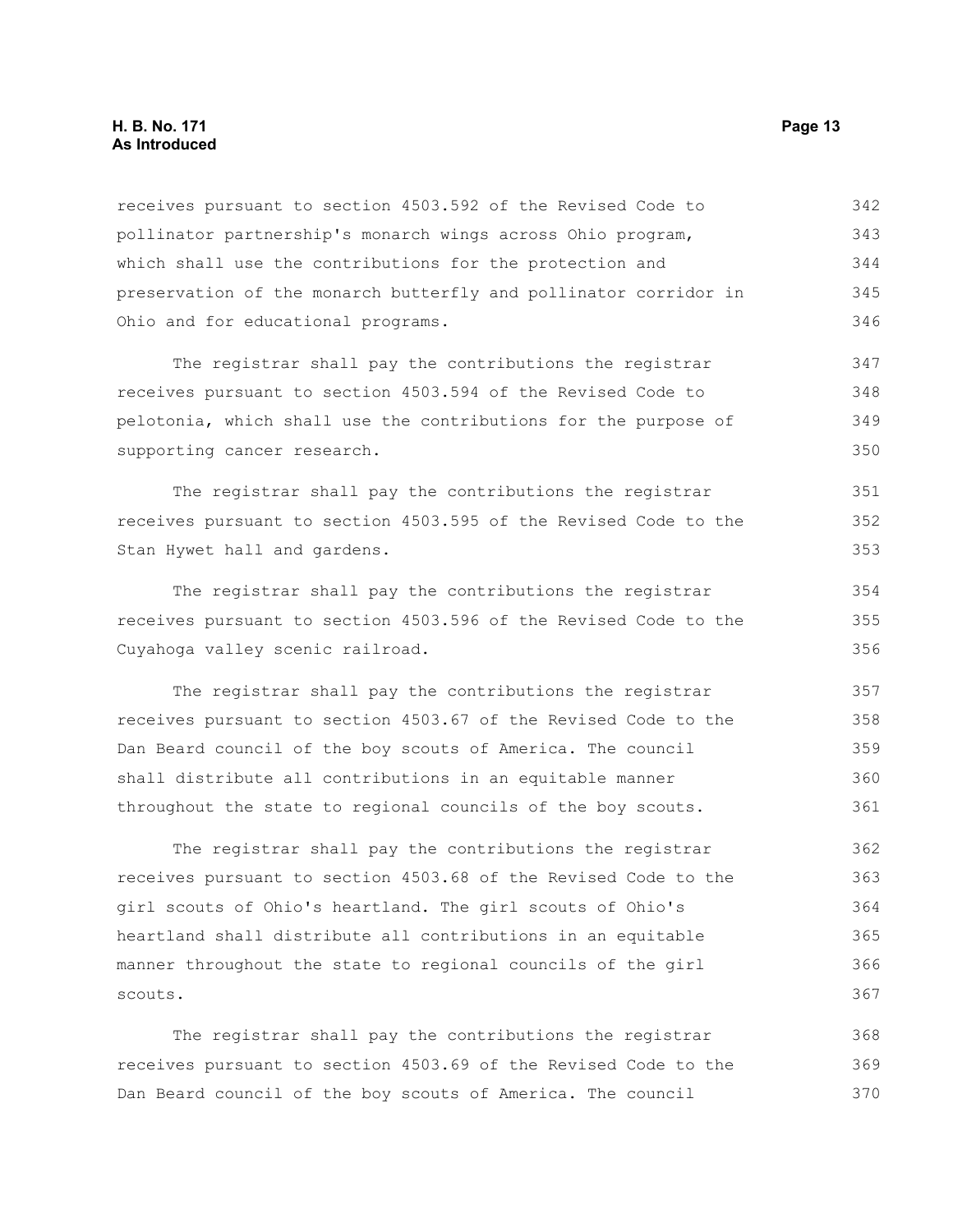shall distribute all contributions in an equitable manner throughout the state to regional councils of the boy scouts. 371 372

The registrar shall pay the contributions the registrar receives pursuant to section 4503.70 of the Revised Code to the charitable foundation of the grand lodge of Ohio, f. & a. m., which shall use the contributions for scholarship purposes. 373 374 375 376

The registrar shall pay the contributions the registrar receives pursuant to section 4503.701 of the Revised Code to the Prince Hall grand lodge of free and accepted masons of Ohio, which shall use the contributions for scholarship purposes. 377 378 379 380

The registrar shall pay the contributions the registrar receives pursuant to section 4503.702 of the Revised Code to the Ohio Association of the Improved Benevolent and Protective Order of the Elks of the World, which shall use the funds for charitable purposes. 381 382 383 384

The registrar shall pay the contributions the registrar receives pursuant to section 4503.71 of the Revised Code to the fraternal order of police of Ohio, incorporated, which shall deposit the fees into its general account to be used for purposes of the fraternal order of police of Ohio, incorporated.

The registrar shall pay the contributions the registrar receives pursuant to section 4503.711 of the Revised Code to the fraternal order of police of Ohio, incorporated, which shall deposit the contributions into an account that it creates to be used for the purpose of advancing and protecting the law enforcement profession, promoting improved law enforcement methods, and teaching respect for law and order. 391 392 393 394 395 396 397

The registrar shall pay the contributions received pursuant to section 4503.712 of the Revised Code to Ohio 398 399

385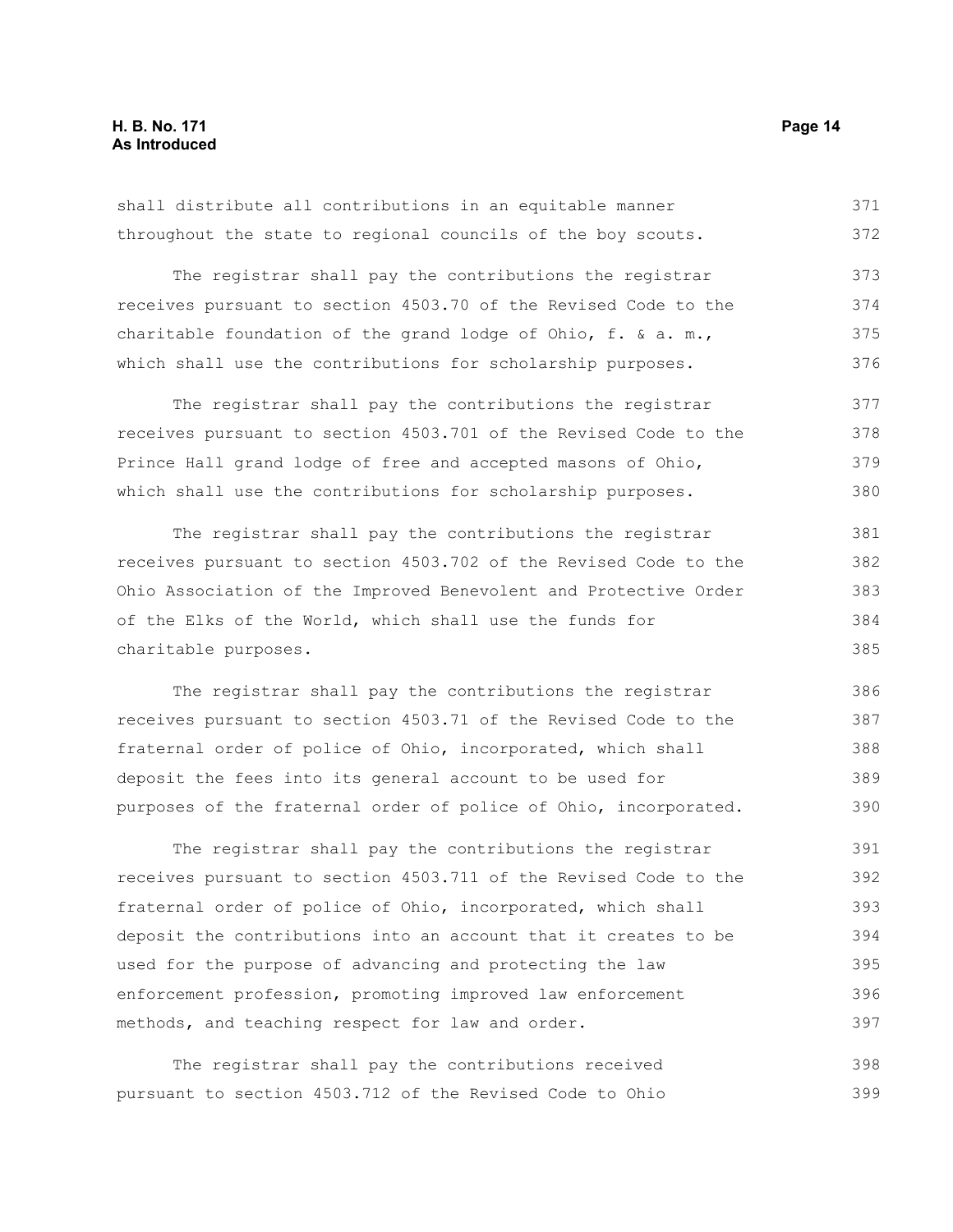concerns of police survivors, which shall use those contributions to provide whatever assistance may be appropriate to the families of Ohio law enforcement officers who are killed in the line of duty. 400 401 402 403

The registrar shall pay the contributions received pursuant to section 4503.713 of the Revised Code to the greater Cleveland peace officers memorial society, which shall use those contributions to honor law enforcement officers who have died in the line of duty and support its charitable purposes. 404 405 406 407 408

The registrar shall pay the contributions received pursuant to section 4503.714 of the Revised Code to the Ohio association of chiefs of police. 409 410 411

The registrar shall pay the contributions the registrar receives pursuant to section 4503.715 of the Revised Code to the fallen linemen organization, which shall use the contributions to recognize and memorialize fallen linemen and support their families. 412 413 414 415 416

The registrar shall pay the contributions the registrar receives pursuant to section 4503.716 of the Revised Code to the fallen timbers battlefield preservation commission, which shall use the contributions to further the mission of the commission. 417 418 419 420

The registrar shall pay the contributions the registrar receives pursuant to section 4503.72 of the Revised Code to the organization known on March 31, 2003, as the Ohio CASA/GAL association, a private, nonprofit corporation organized under Chapter 1702. of the Revised Code. The Ohio CASA/GAL association shall use these contributions to pay the expenses it incurs in administering a program to secure the proper representation in the courts of this state of abused, neglected, and dependent 421 422 423 424 425 426 427 428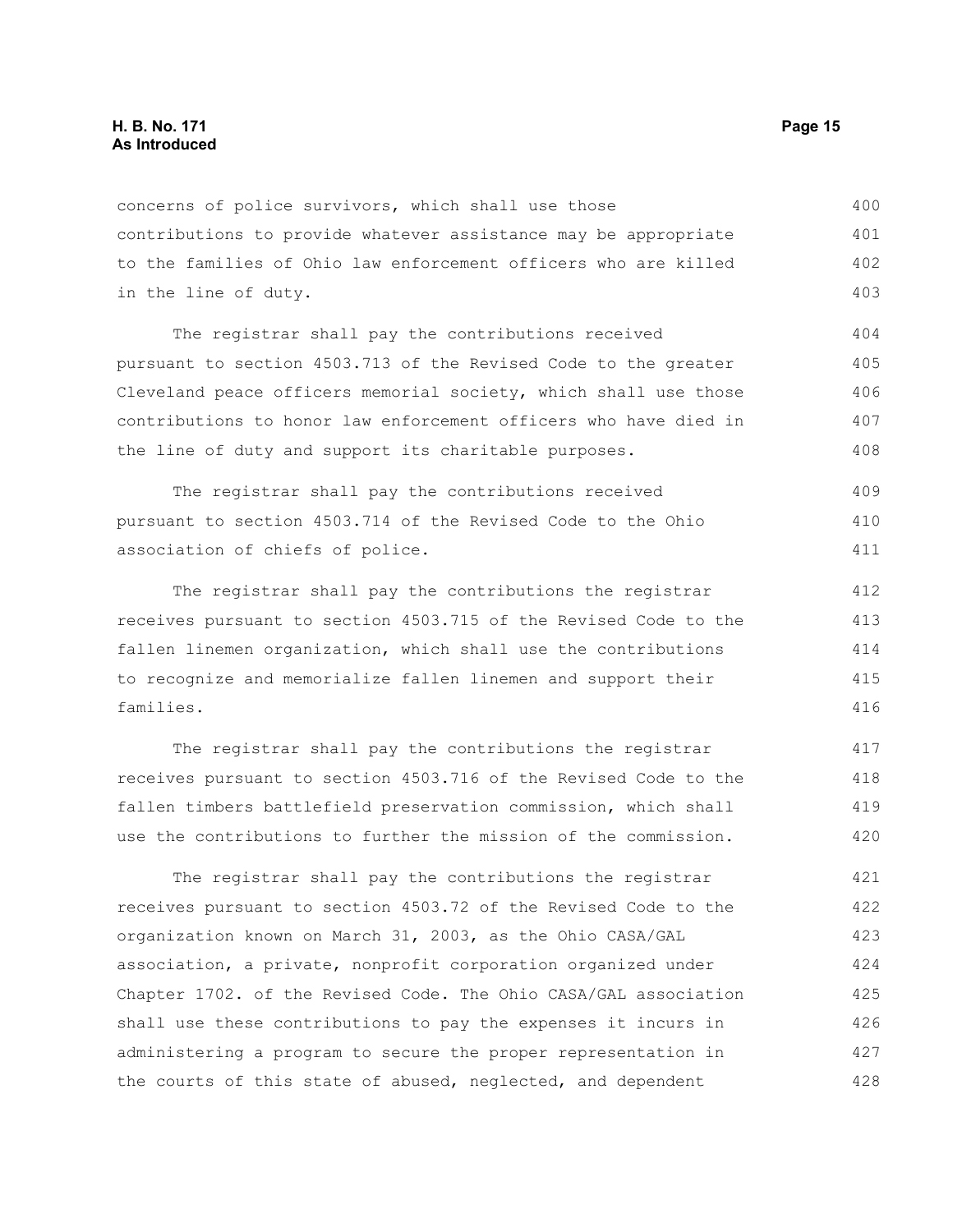children, and for the training and supervision of persons participating in that program. 429 430

The registrar shall pay the contributions the registrar receives pursuant to section 4503.722 of the Revised Code to the Down Syndrome Association of Central Ohio, which shall use the contributions for advocacy purposes throughout the state. 431 432 433 434

The registrar shall pay the contributions the registrar receives pursuant to section 4503.724 of the Revised Code to the Ohio Chapter of the American Foundation for Suicide Prevention, which shall use the contributions for programs, education, and advocacy purposes throughout the state. 435 436 437 438 439

The registrar shall pay the contributions the registrar receives pursuant to section 4503.725 of the Revised Code to the ALS association central & southern Ohio chapter, which shall split the contributions between that chapter and the ALS association northern Ohio chapter in accordance with any agreement between the two associations. The contributions shall be used to discover treatments and a cure for ALS, and to serve, advocate for, and empower people affected by ALS to live their lives to the fullest.

The registrar shall pay the contributions the registrar receives pursuant to section 4503.73 of the Revised Code to Wright B. Flyer, incorporated, which shall deposit the contributions into its general account to be used for purposes of Wright B. Flyer, incorporated. 449 450 451 452 453

The registrar shall pay the contributions the registrar receives pursuant to section 4503.732 of the Revised Code to the Siegel Shuster society, a nonprofit organization dedicated to commemorating and celebrating the creation of Superman in 454 455 456 457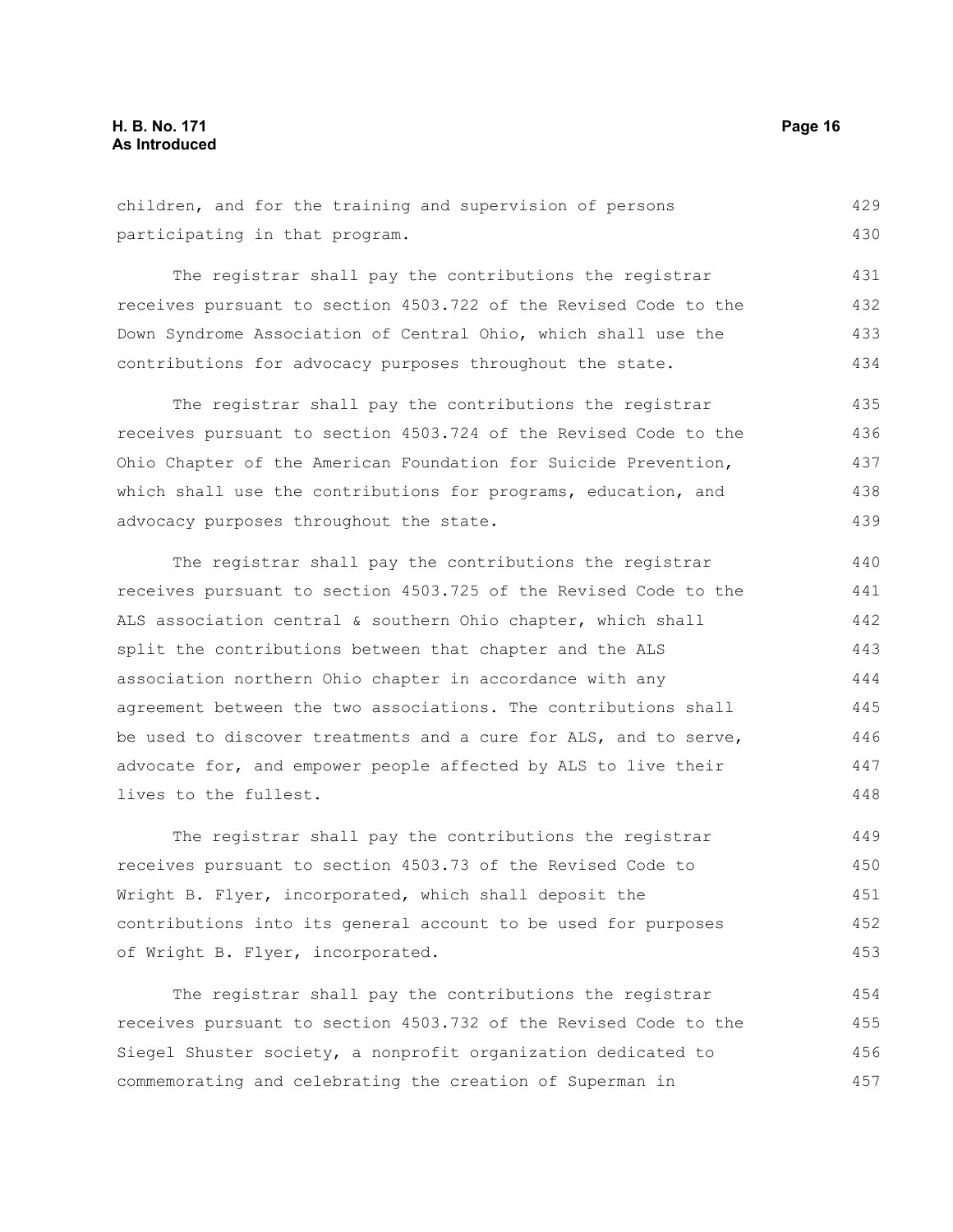#### **H. B. No. 171 Page 17 As Introduced**

The registrar shall pay the contributions the registrar receives pursuant to section 4503.733 of the Revised Code to the central Ohio chapter of the juvenile diabetes research foundation, which shall distribute the contributions to the chapters of the juvenile diabetes research foundation in whose geographic territory the person who paid the contribution resides. 459 460 461 462 463 464 465

The registrar shall pay the contributions the registrar receives pursuant to section 4503.734 of the Revised Code to the Ohio highway patrol auxiliary foundation, which shall use the contributions to fulfill the foundation's mission of supporting law enforcement education and assistance.

The registrar shall pay the contributions the registrar receives pursuant to section 4503.74 of the Revised Code to the Columbus zoological park association, which shall disburse the moneys to Ohio's major metropolitan zoos, as defined in section 4503.74 of the Revised Code, in accordance with a written agreement entered into by the major metropolitan zoos. 471 472 473 474 475 476

The registrar shall pay the contributions the registrar receives pursuant to section 4503.75 of the Revised Code to the rotary foundation, located on March 31, 2003, in Evanston, Illinois, to be placed in a fund known as the permanent fund and used to endow educational and humanitarian programs of the rotary foundation. 477 478 479 480 481 482

The registrar shall pay the contributions the registrar receives pursuant to section 4503.751 of the Revised Code to the Ohio association of realtors, which shall deposit the contributions into a property disaster relief fund maintained 483 484 485 486

458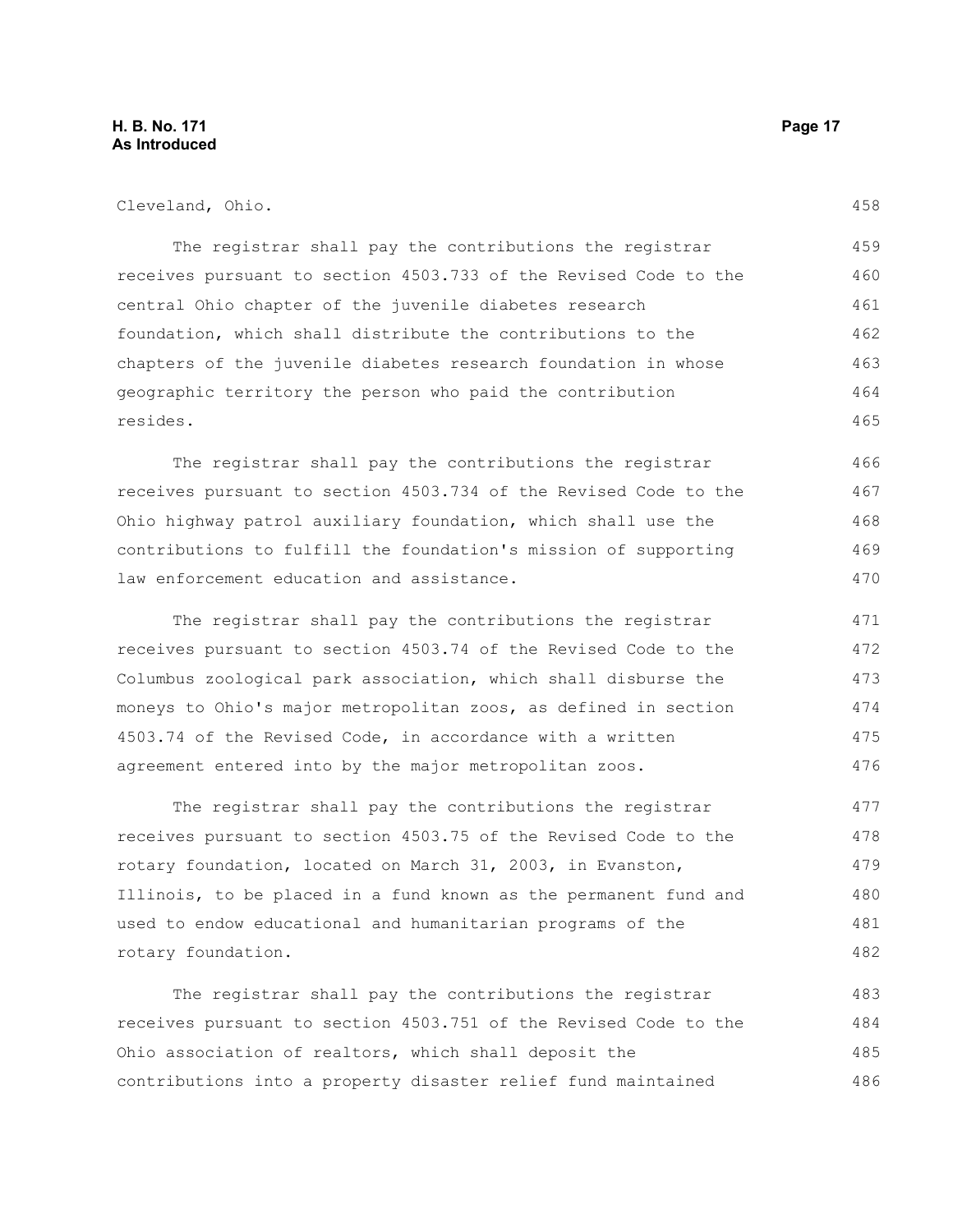| The registrar shall pay the contributions the registrar          | 488 |
|------------------------------------------------------------------|-----|
| receives pursuant to section 4503.752 of the Revised Code to     | 489 |
| buckeye corvettes, incorporated, which shall use the             | 490 |
| contributions to pay for its charitable activities and programs. | 491 |
|                                                                  |     |
| The registrar shall pay the contributions the registrar          | 492 |
| receives pursuant to section 4503.754 of the Revised Code to the | 493 |
| municipal corporation of Twinsburg.                              | 494 |
| The registrar shall pay the contributions the registrar          | 495 |
| receives pursuant to section 4503.763 of the Revised Code to the | 496 |
| Ohio history connection to be used solely to build, support, and | 497 |
| maintain the Ohio battleflag collection within the Ohio history  | 498 |
| connection.                                                      | 499 |
| The registrar shall pay the contributions the registrar          | 500 |
| receives pursuant to section 4503.764 of the Revised Code to the | 501 |
| Medina county historical society, which shall use those          | 502 |
| contributions to distribute between the various historical       | 503 |
| societies and museums in Medina county.                          | 504 |
| The registrar shall pay the contributions the registrar          | 505 |
| receives pursuant to section 4503.765 of the Revised Code to the | 506 |
| Amaranth grand chapter foundation, which shall use the           | 507 |
| contributions for communal outreach, charitable service, and     | 508 |
| scholarship purposes.                                            | 509 |
| The registrar shall pay the contributions the registrar          | 510 |
| receives pursuant to section 4503.767 of the Revised Code to     | 511 |
| folds of honor of central Ohio, which shall use the              | 512 |
| contributions to provide scholarships to spouses and children    | 513 |
| either of disabled veterans or of members of any branch of the   | 514 |
| armed forces who died during their service.                      | 515 |

under the Ohio realtors charitable and education foundation.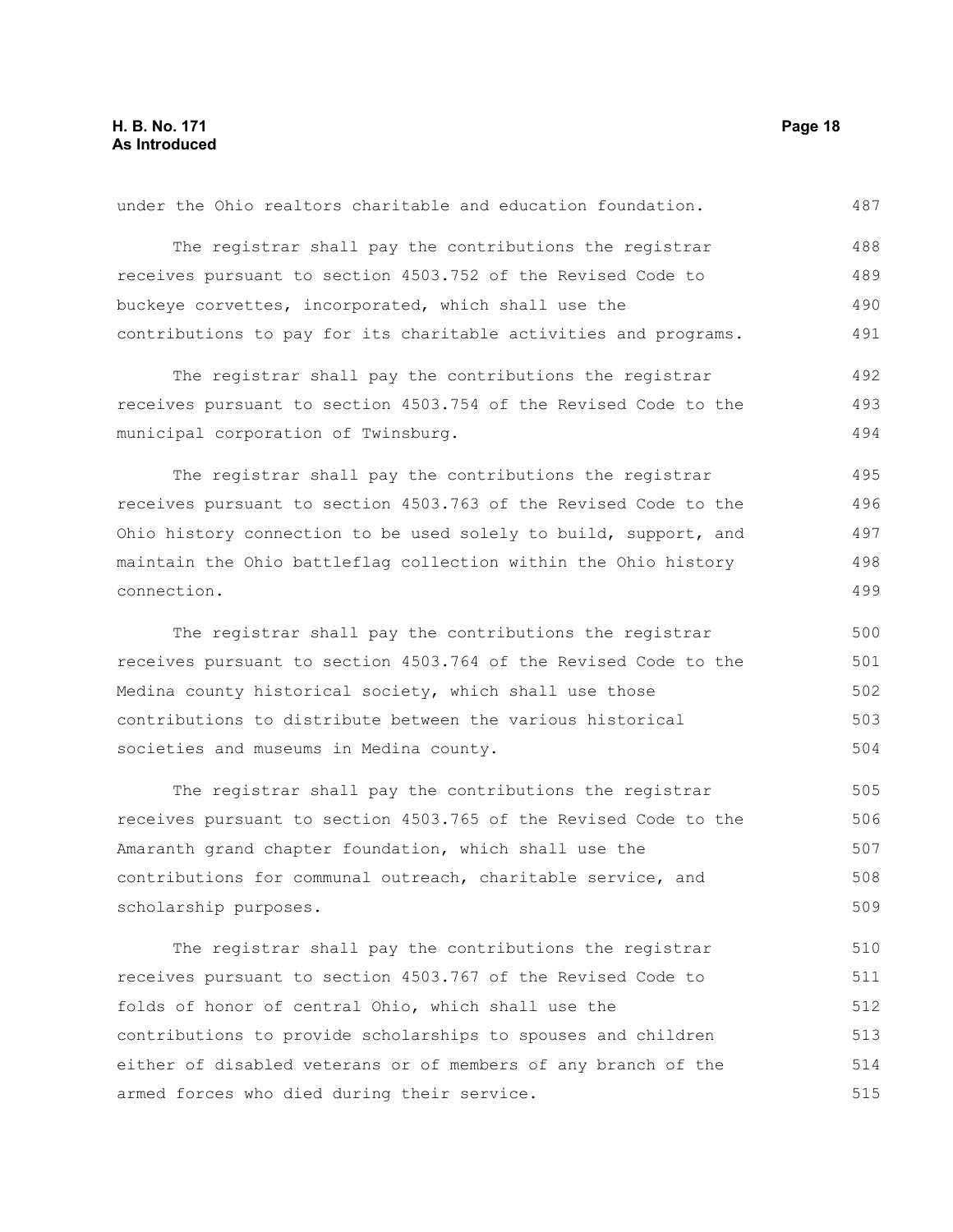The registrar shall pay the contributions the registrar receives pursuant to section 4503.85 of the Revised Code to the Ohio sea grant college program to be used for Lake Erie area research projects. 516 517 518 519

The registrar shall pay the contributions the registrar receives pursuant to section 4503.86 of the Revised Code to the Ohio Lincoln highway historic byway, which shall use those contributions solely to promote and support the historical preservation and advertisement of the Lincoln highway in this state. 520 521 522 523 524 525

The registrar shall pay the contributions the registrar receives pursuant to section 4503.87 of the Revised Code to the Grove City little league dream field fund, which shall use those contributions solely to build, maintain, and improve youth baseball fields within the municipal corporation of Grove City. 526 527 528 529 530

The registrar shall pay the contributions the registrar receives pursuant to section 4503.871 of the Revised Code to the Solon city school district. The school district shall use the contributions it receives to pay the expenses it incurs in providing services to the school district's students that assist in developing or maintaining the mental and emotional well-being of the students. The services provided may include bereavement counseling, instruction in defensive driving techniques, sensitivity training, and the counseling and education of students regarding bullying, dating violence, drug abuse, suicide prevention, and human trafficking. The school district superintendent or, in the school district superintendent's discretion, the appropriate school principal or appropriate school counselors shall determine any charitable organizations that the school district hires to provide those services. The 531 532 533 534 535 536 537 538 539 540 541 542 543 544 545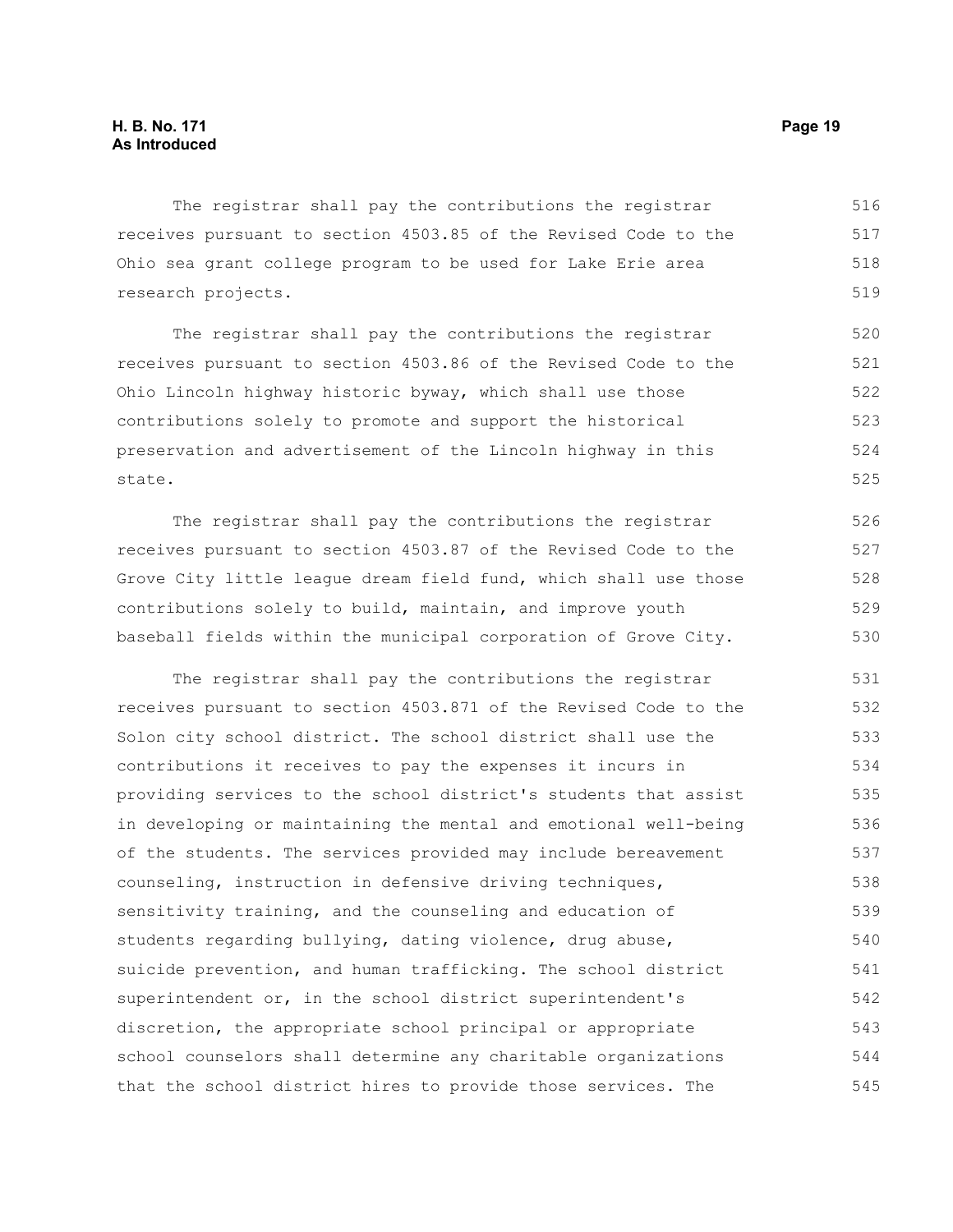#### **H. B. No. 171 Page 20 As Introduced**

school district also may use the contributions it receives to pay for members of the faculty of the school district to receive training in providing such services to the students of the school district. The school district shall ensure that any charitable organization that is hired by the district is exempt from federal income taxation under subsection 501(c)(3) of the Internal Revenue Code. The school district shall not use the contributions it receives for any other purpose. 546 547 548 549 550 551 552 553

The registrar shall pay the contributions the registrar receives pursuant to section 4503.872 of the Revised Code to the Canton city school district. The district may use the contributions for student welfare, but shall not use the contributions for any political purpose or to pay salaries of district employees. 554 555 557 558

The registrar shall pay the contributions the registrar receives pursuant to section 4503.873 of the Revised Code to Padua Franciscan high school located in the municipal corporation of Parma. The school shall use fifty per cent of the contributions it receives to provide tuition assistance to its students. The school shall use the remaining fifty per cent to pay the expenses it incurs in providing services to the school's students that assist in developing or maintaining the mental and emotional well-being of the students. The services provided may include bereavement counseling, instruction in defensive driving techniques, sensitivity training, and the counseling and education of students regarding bullying, dating violence, drug abuse, suicide prevention, and human trafficking. As a part of providing such services, the school may pay for members of the faculty of the school to receive training in providing those services. The school principal or, in the school principal's discretion, appropriate school counselors shall determine any 560 561 562 563 564 565 566 567 568 569 570 571 572 573 574 575 576

556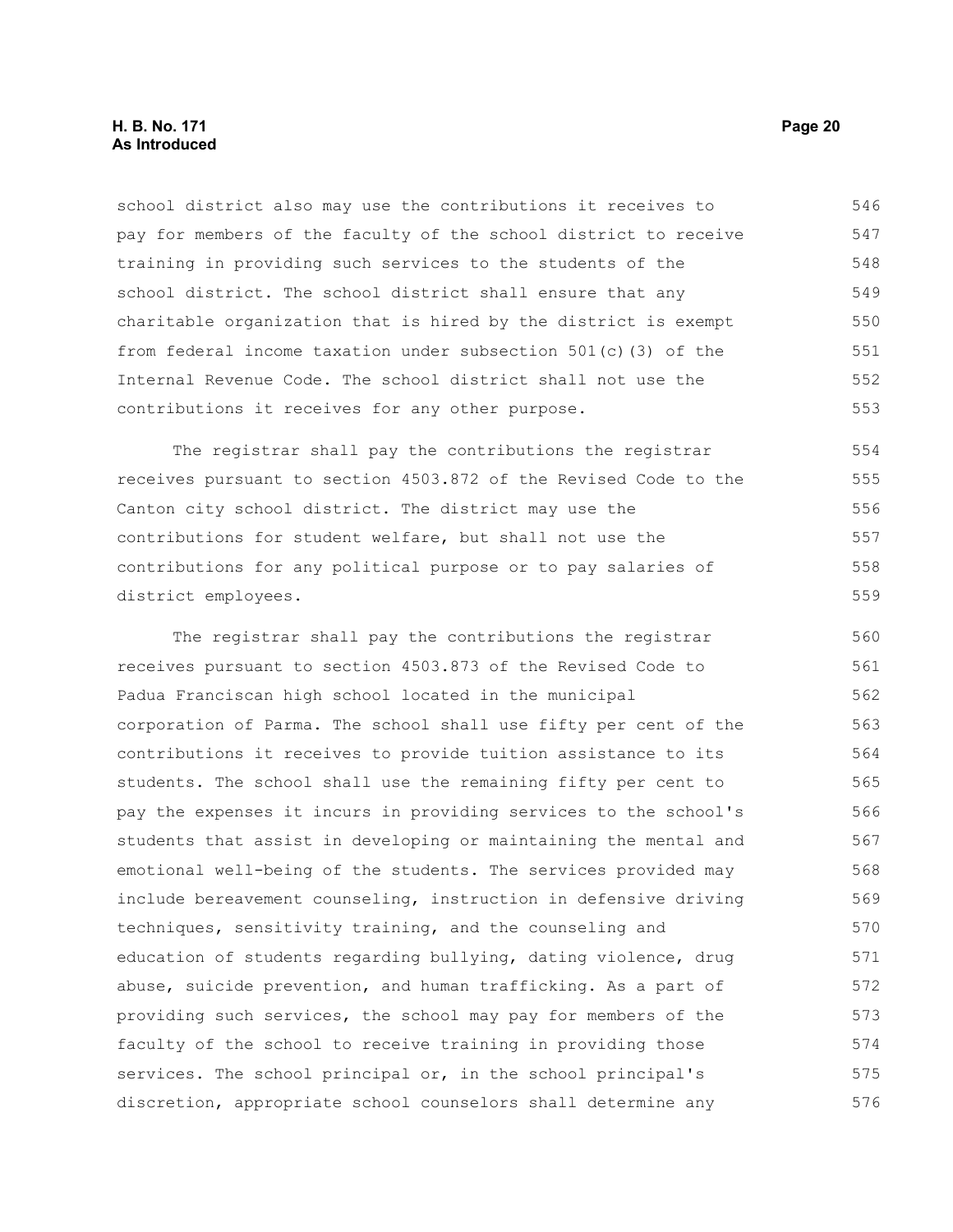#### **H. B. No. 171 Page 21 As Introduced**

charitable organizations that the school hires to provide those services. The school shall ensure that any such charitable organization is exempt from federal income taxation under subsection 501(c)(3) of the Internal Revenue Code. The school shall not use the contributions it receives for any other purpose. 577 578 579 580 581 582

The registrar shall pay the contributions the registrar receives pursuant to section 4503.874 of the Revised Code to St. Edward high school located in the municipal corporation of Lakewood. The school shall use fifty per cent of the contributions it receives to provide tuition assistance to its students. The school shall use the remaining fifty per cent to pay the expenses it incurs in providing services to the school's students that assist in developing or maintaining the mental and emotional well-being of the students. The services provided may include bereavement counseling, instruction in defensive driving techniques, sensitivity training, and the counseling and education of students regarding bullying, dating violence, drug abuse, suicide prevention, and human trafficking. As a part of providing such services, the school may pay for members of the faculty of the school to receive training in providing those services. The school principal or, in the school principal's discretion, appropriate school counselors shall determine any charitable organizations that the school hires to provide those services. The school shall ensure that any such charitable organization is exempt from federal income taxation under subsection 501(c)(3) of the Internal Revenue Code. The school shall not use the contributions it receives for any other purpose. 583 584 585 586 587 588 589 590 591 592 593 594 595 596 597 598 599 600 601 602 603 604 605

The registrar shall pay the contributions the registrar receives pursuant to section 4503.875 of the Revised Code to 606 607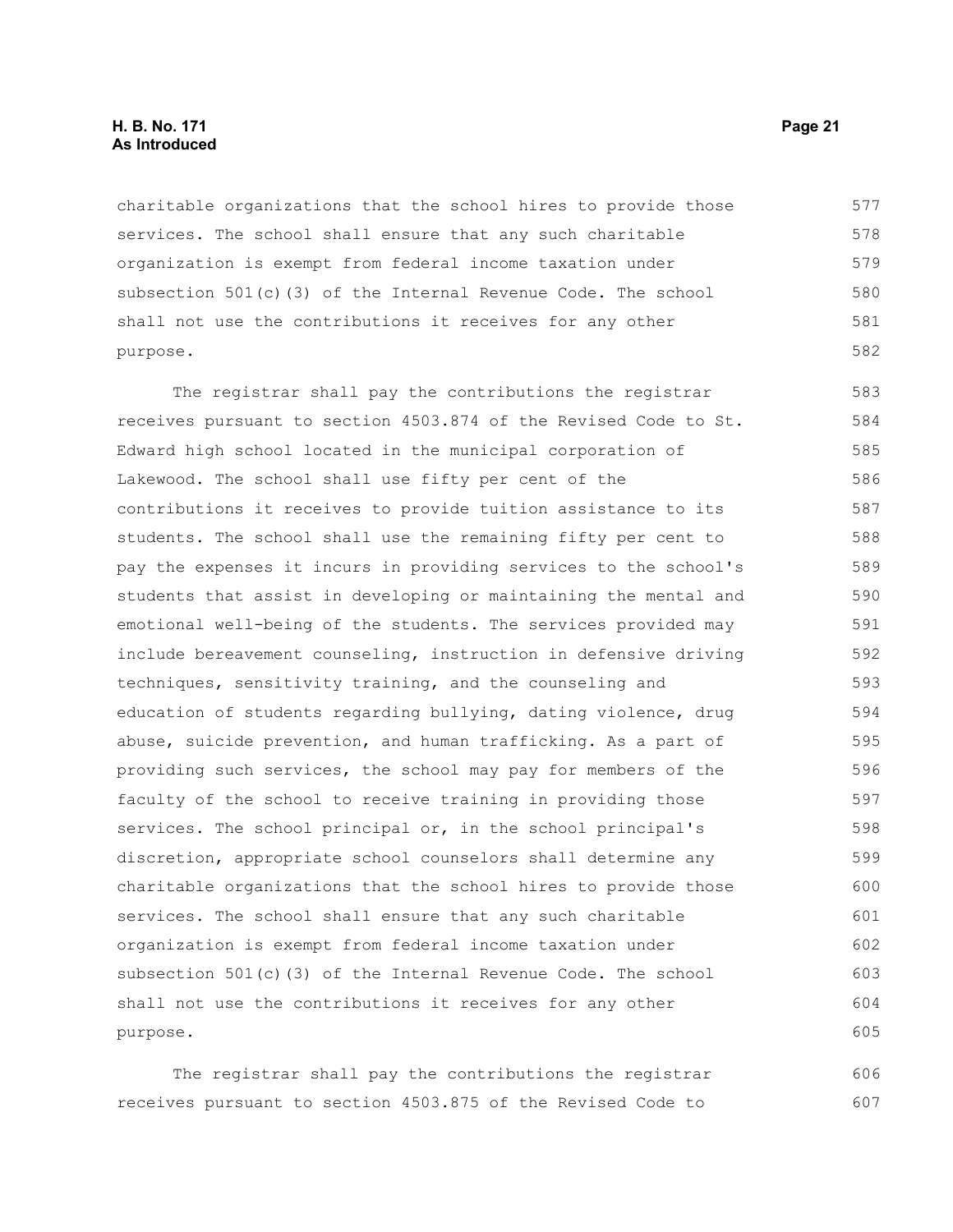#### **H. B. No. 171 Page 22 As Introduced**

Walsh Jesuit high school located in the municipal corporation of Cuyahoga Falls. The school shall use fifty per cent of the contributions it receives to provide tuition assistance to its students. The school shall use the remaining fifty per cent to pay the expenses it incurs in providing services to the school's students that assist in developing or maintaining the mental and emotional well-being of the students. The services provided may include bereavement counseling, instruction in defensive driving techniques, sensitivity training, and the counseling and education of students regarding bullying, dating violence, drug abuse, suicide prevention, and human trafficking. As a part of providing such services, the school may pay for members of the faculty of the school to receive training in providing those services. The school principal or, in the school principal's discretion, appropriate school counselors shall determine any charitable organizations that the school hires to provide those services. The school shall ensure that any such charitable organization is exempt from federal income taxation under subsection 501(c)(3) of the Internal Revenue Code. The school shall not use the contributions it receives for any other purpose. 608 609 610 611 612 613 614 615 616 617 618 619 620 621 622 623 624 625 626 627 628

The registrar shall pay the contributions the registrar receives pursuant to section 4503.876 of the Revised Code to the North Royalton city school district. The school district shall use the contributions it receives to pay the expenses it incurs in providing services to the school district's students that assist in developing or maintaining the mental and emotional well-being of the students. The services provided may include bereavement counseling, instruction in defensive driving techniques, sensitivity training, and the counseling and education of students regarding bullying, dating violence, drug 629 630 631 632 633 634 635 636 637 638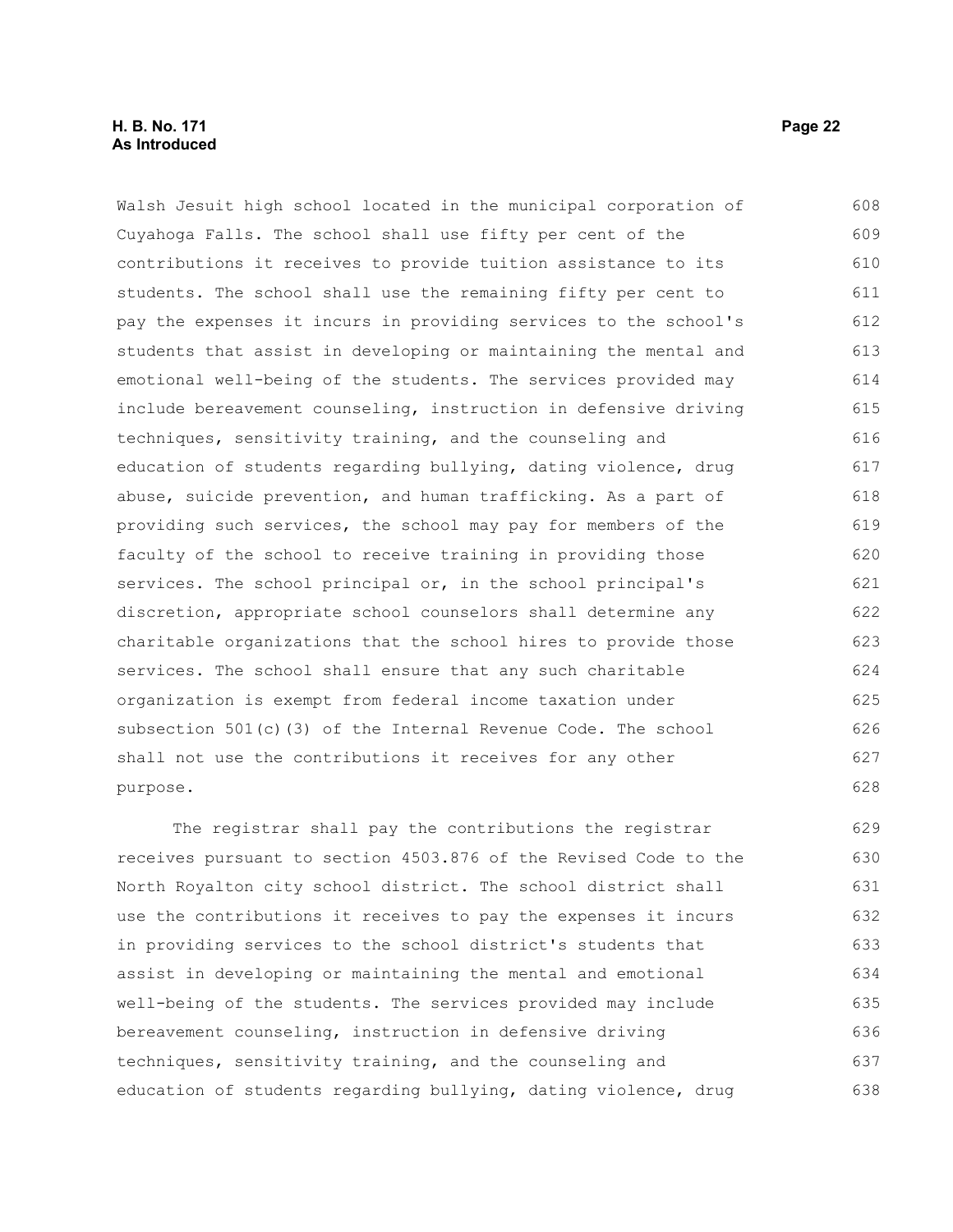#### **H. B. No. 171 Page 23 As Introduced**

abuse, suicide prevention, and human trafficking. The school district superintendent or, in the school district superintendent's discretion, the appropriate school principal or appropriate school counselors shall determine any charitable organizations that the school district hires to provide those services. The school district also may use the contributions it receives to pay for members of the faculty of the school district to receive training in providing such services to the students of the school district. The school district shall ensure that any charitable organization that is hired by the district is exempt from federal income taxation under subsection 501(c)(3) of the Internal Revenue Code. The school district shall not use the contributions it receives for any other purpose. 639 640 641 642 643 644 645 646 647 648 649 650 651 652

The registrar shall pay the contributions the registrar receives pursuant to section 4503.877 of the Revised Code to the Independence local school district. The school district shall use the contributions it receives to pay the expenses it incurs in providing services to the school district's students that assist in developing or maintaining the mental and emotional well-being of the students. The services provided may include bereavement counseling, instruction in defensive driving techniques, sensitivity training, and the counseling and education of students regarding bullying, dating violence, drug abuse, suicide prevention, and human trafficking. The school district superintendent or, in the school district superintendent's discretion, the appropriate school principal or appropriate school counselors shall determine any charitable organizations that the school district hires to provide those services. The school district also may use the contributions it receives to pay for members of the faculty of the school 653 654 655 656 657 658 659 660 661 662 663 664 665 666 667 668 669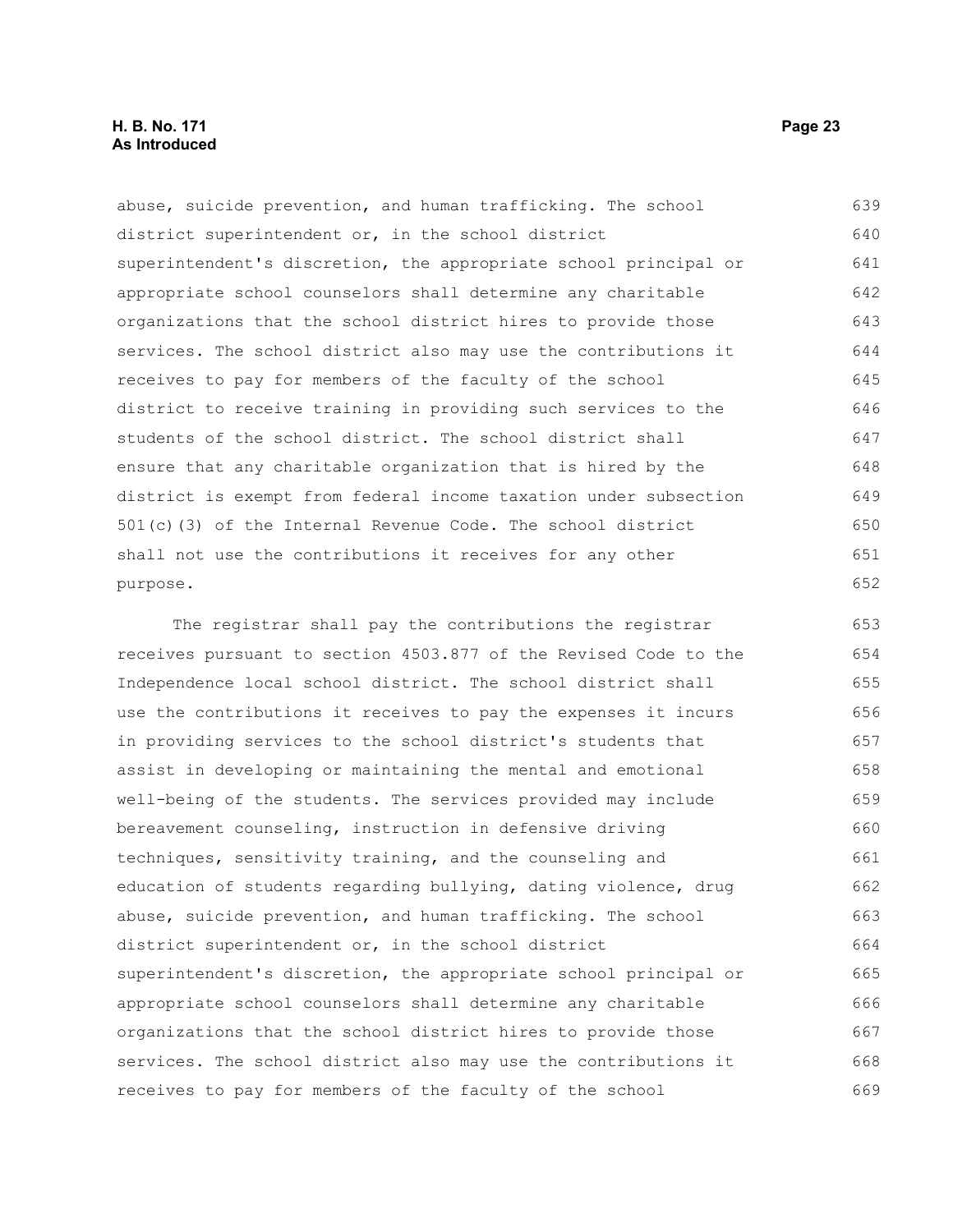#### **H. B. No. 171 Page 24 As Introduced**

district to receive training in providing such services to the students of the school district. The school district shall ensure that any charitable organization that is hired by the district is exempt from federal income taxation under subsection 501(c)(3) of the Internal Revenue Code. The school district shall not use the contributions it receives for any other purpose.

The registrar shall pay the contributions the registrar receives pursuant to section 4503.878 of the Revised Code to the Cuyahoga Heights local school district. The school district shall use the contributions it receives to pay the expenses it incurs in providing services to the school district's students that assist in developing or maintaining the mental and emotional well-being of the students. The services provided may include bereavement counseling, instruction in defensive driving techniques, sensitivity training, and the counseling and education of students regarding bullying, dating violence, drug abuse, suicide prevention, and human trafficking. The school district superintendent or, in the school district superintendent's discretion, the appropriate school principal or appropriate school counselors, shall determine any charitable organizations that the school district hires to provide those services. The school district also may use the contributions it receives to pay for members of the faculty of the school district to receive training in providing such services to the students of the school district. The school district shall ensure that any charitable organization that is hired by the district is exempt from federal income taxation under subsection 501(c)(3) of the Internal Revenue Code. The school district shall not use the contributions it receives for any other purpose. 677 678 679 680 681 682 683 684 685 686 687 688 689 690 691 692 693 694 695 696 697 698 699 700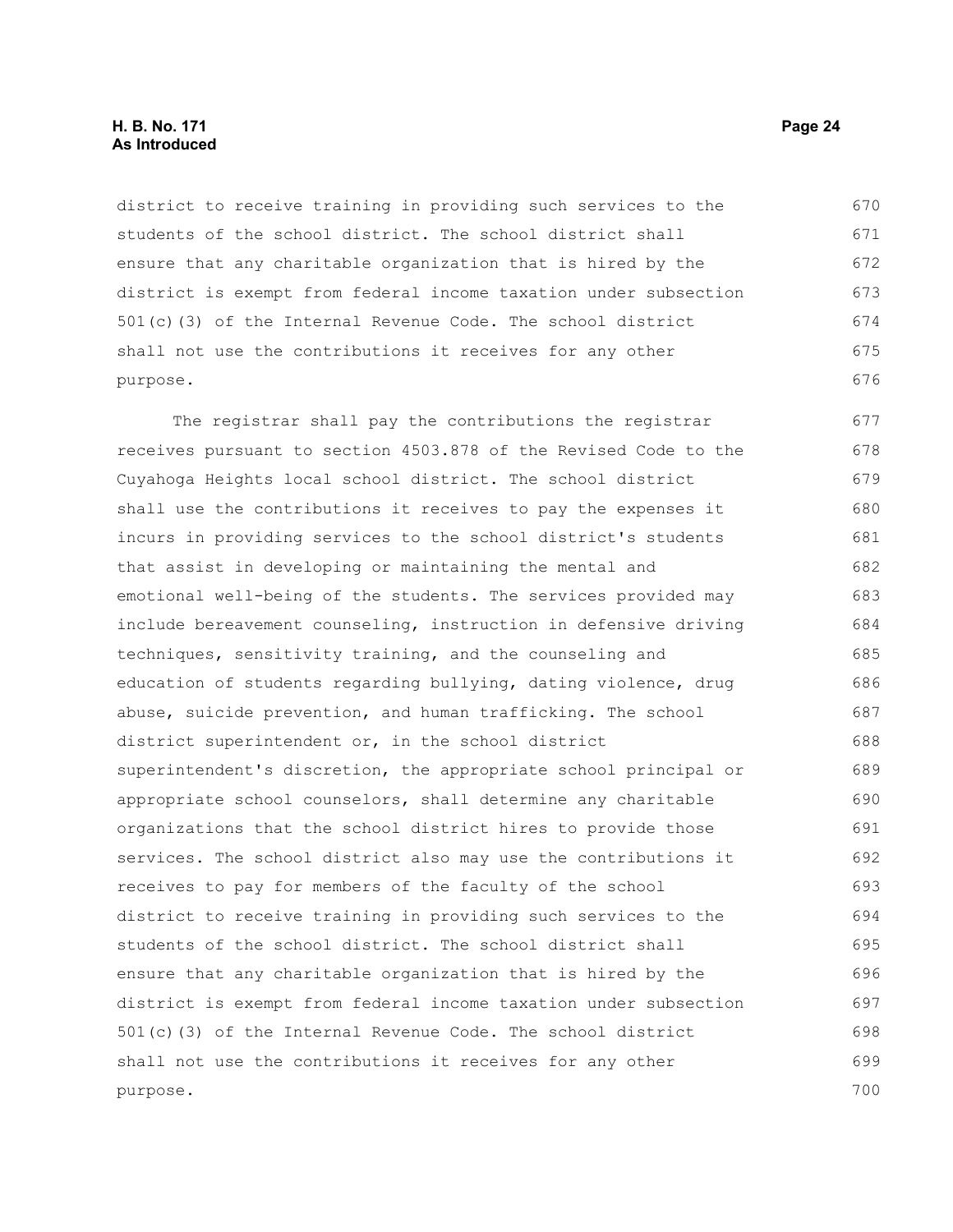#### **H. B. No. 171 Page 25 As Introduced**

The registrar shall pay the contributions the registrar receives pursuant to section 4503.879 of the Revised Code to the west technical high school alumni association, which shall use the contributions for activities sponsored by the association. 701 702 703 704

The registrar shall pay the contributions the registrar receives pursuant to section 4503.88 of the Revised Code to the Kenston local school district. The school district shall use the contributions it receives to pay the expenses it incurs in providing services that assist in developing or maintaining a culture of environmental responsibility and an innovative science, technology, engineering, art, and math (S.T.E.A.M.) curriculum to the school district's students. The school district shall not use the contributions it receives for any other purpose. 705 706 707 708 709 710 711 712 713 714

The registrar shall pay the contributions the registrar receives pursuant to section 4503.881 of the Revised Code to La Salle high school in the municipal corporation of Cincinnati. The high school shall not use the contributions it receives for any political purpose.

The registrar shall pay the contributions the registrar receives pursuant to section 4503.882 of the Revised Code to St. John's Jesuit high school and academy located in the municipal corporation of Toledo. The school shall use the contributions it receives to provide tuition assistance for students attending the school. 720 721 722 723 724 725

The registrar shall pay the contributions the registrar receives pursuant to section 4503.883 of the Revised Code to St. Charles preparatory school located in the municipal corporation of Columbus, which shall use the contributions for the school's alumni association and the alumni association's purposes. 726 727 728 729 730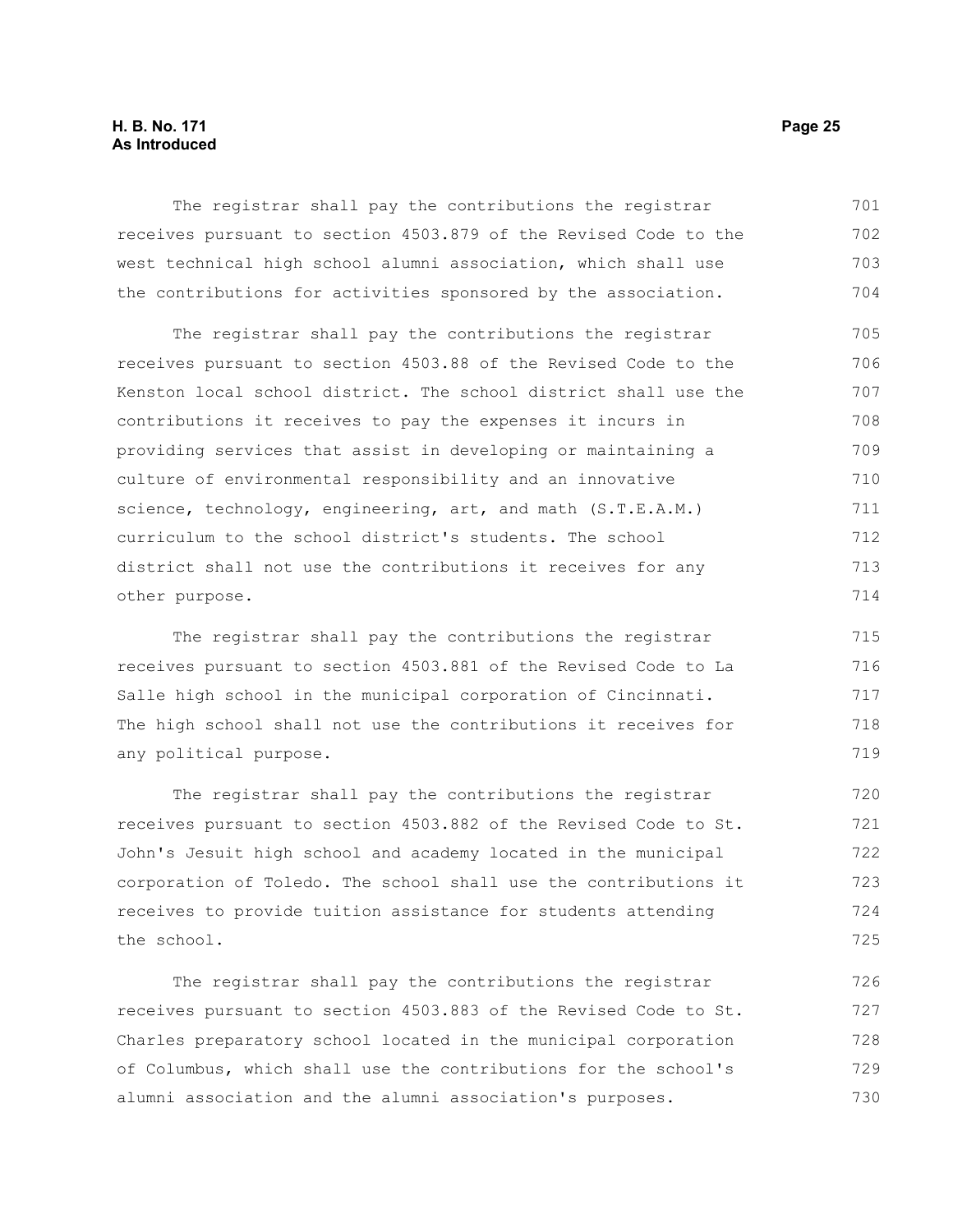#### **H. B. No. 171 Page 26 As Introduced**

The registrar shall pay the contributions the registrar receives pursuant to section 4503.884 of the Revised Code to Archbishop Moeller high school located in the municipal corporation of Cincinnati. The high school shall not use the contributions it receives for any political purpose. 731 732 733 734 735

The registrar shall pay the contributions the registrar receives pursuant to section 4503.89 of the Revised Code to the American red cross of greater Columbus on behalf of the Ohio chapters of the American red cross, which shall use the contributions for disaster readiness, preparedness, and response programs on a statewide basis. 736 737 738 739 740 741

The registrar shall pay the contributions the registrar receives pursuant to section 4503.891 of the Revised Code to the Ohio lions foundation. The foundation shall use the contributions for charitable and educational purposes. 742 743 744 745

The registrar shall pay the contributions the registrar receives pursuant to section 4503.892 of the Revised Code to the Hudson city school district. The school district shall not use the contributions it receives for any political purpose. 746 747 748 749

The registrar shall pay the contributions the registrar receives pursuant to section 4503.893 of the Revised Code to the Harrison Central jr./sr. high school located in the municipal corporation of Cadiz. 750 751 752 753

The registrar shall pay the contributions the registrar receives pursuant to section 4503.899 of the Revised Code to the Cleveland clinic foundation, which shall use the contributions to support Cleveland clinic children's education, research, and patient services. 754 755 756 757 758

The registrar shall pay the contributions the registrar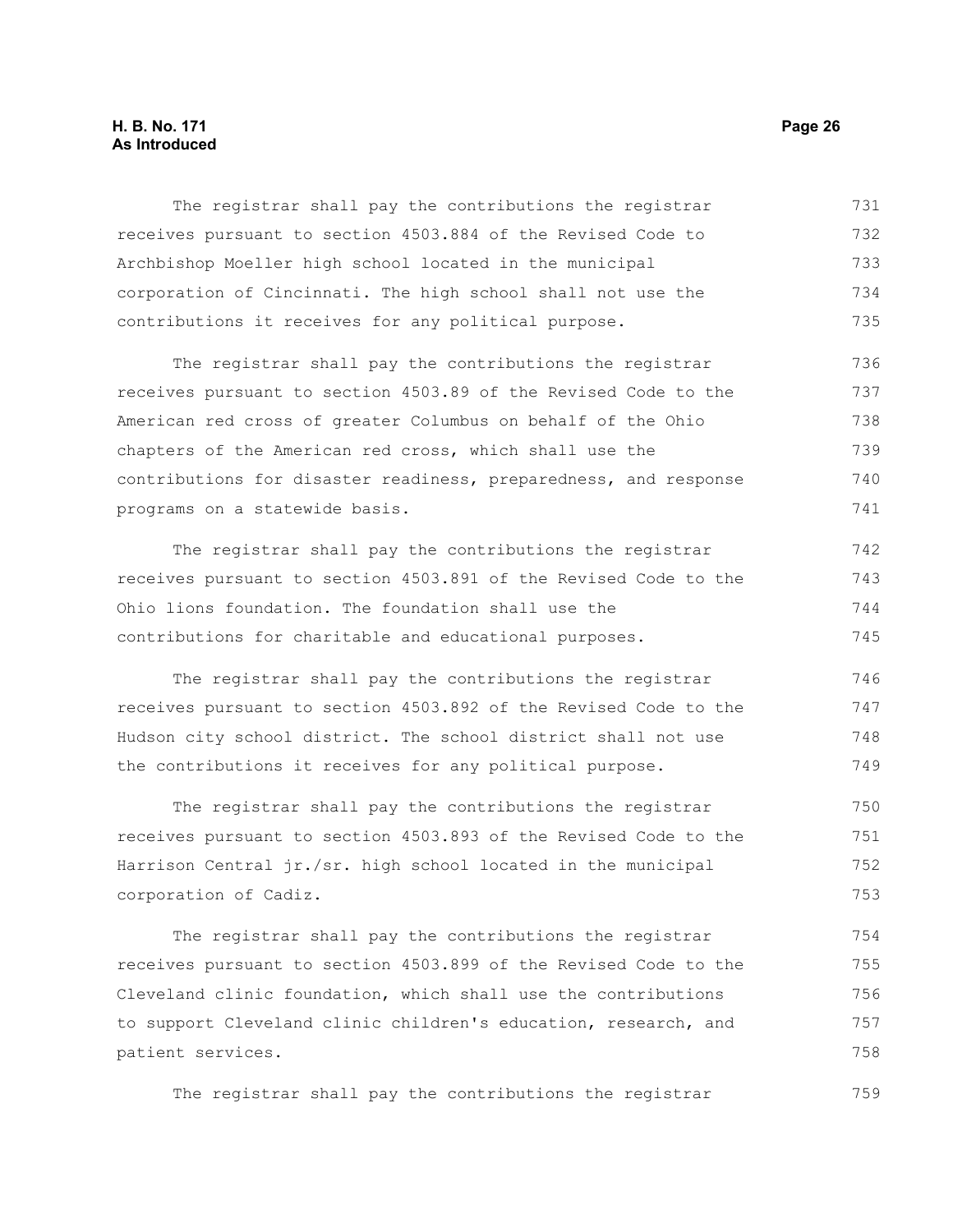receives pursuant to section 4503.90 of the Revised Code to the nationwide children's hospital foundation. 760 761

The registrar shall pay the contributions the registrar receives pursuant to section 4503.901 of the Revised Code to the Ohio association for pupil transportation, which shall use the money to support transportation programs, provide training to school transportation professionals, and support other initiatives for school transportation safety. 762 763 764 765 766 767

The registrar shall pay the contributions the registrar receives pursuant to section 4503.902 of the Revised Code to St. Ignatius high school located in the municipal corporation of Cleveland. The school shall use fifty per cent of the contributions it receives to provide tuition assistance to its students. The school shall use the remaining fifty per cent to pay the expenses it incurs in providing services to the school's students that assist in developing or maintaining the mental and emotional well-being of the students. The services provided may include bereavement counseling, instruction in defensive driving techniques, sensitivity training, and the counseling and education of students regarding bullying, dating violence, drug abuse, suicide prevention, and human trafficking. As a part of providing such services, the school may pay for members of the faculty of the school to receive training in providing those services. The school principal or, in the school principal's discretion, appropriate school counselors shall determine any charitable organizations that the school hires to provide those services. The school shall ensure that any such charitable organization is exempt from federal income taxation under subsection 501(c)(3) of the Internal Revenue Code. The school shall not use the contributions it receives for any other purpose. 768 769 770 771 772 773 774 775 776 777 778 779 780 781 782 783 784 785 786 787 788 789 790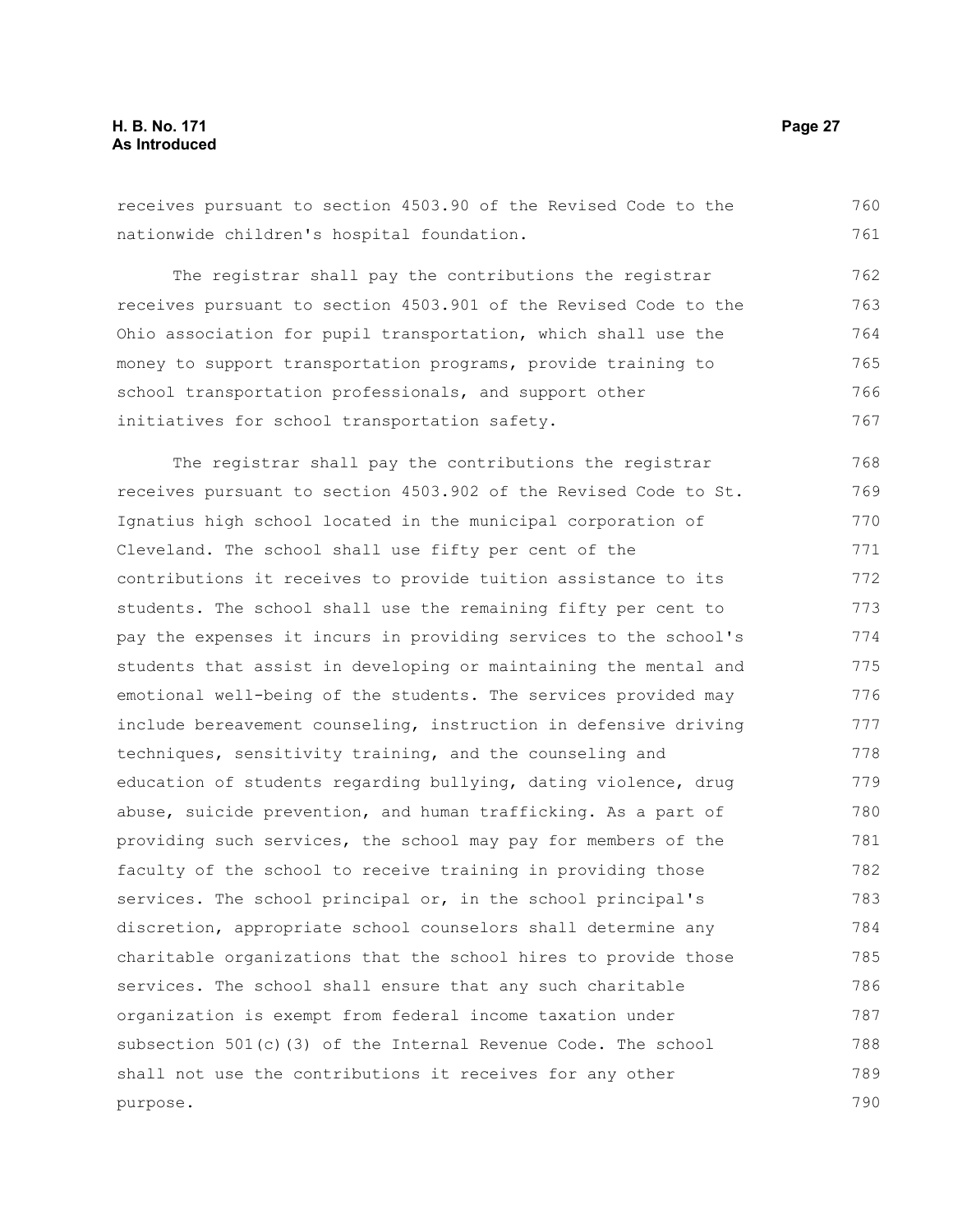#### **H. B. No. 171 Page 28 As Introduced**

The registrar shall pay the contributions the registrar receives pursuant to section 4503.903 of the Revised Code to the Brecksville-Broadview Heights city school district. The school district shall use the contributions it receives to pay the expenses it incurs in providing services to the school district's students that assist in developing or maintaining the mental and emotional well-being of the students. The services provided may include bereavement counseling, instruction in defensive driving techniques, sensitivity training, and the counseling and education of students regarding bullying, dating violence, drug abuse, suicide prevention, and human trafficking. The school district superintendent or, in the school district superintendent's discretion, the appropriate school principal or appropriate school counselors shall determine any charitable organizations that the school district hires to provide those services. The school district also may use the contributions it receives to pay for members of the faculty of the school district to receive training in providing such services to the students of the school district. The school district shall ensure that any charitable organization that is hired by the district is exempt from federal income taxation under subsection 501(c)(3) of the Internal Revenue Code. The school district shall not use the contributions it receives for any other purpose. 791 792 793 794 795 796 797 798 799 800 801 802 803 804 805 806 807 808 809 810 811 812 813 814

The registrar shall pay the contributions the registrar receives pursuant to section 4503.904 of the Revised Code to the Chagrin Falls exempted village school district. The school district shall use the contributions it receives to pay the expenses it incurs in providing services to the school district's students that assist in developing or maintaining the mental and emotional well-being of the students. The services 815 816 817 818 819 820 821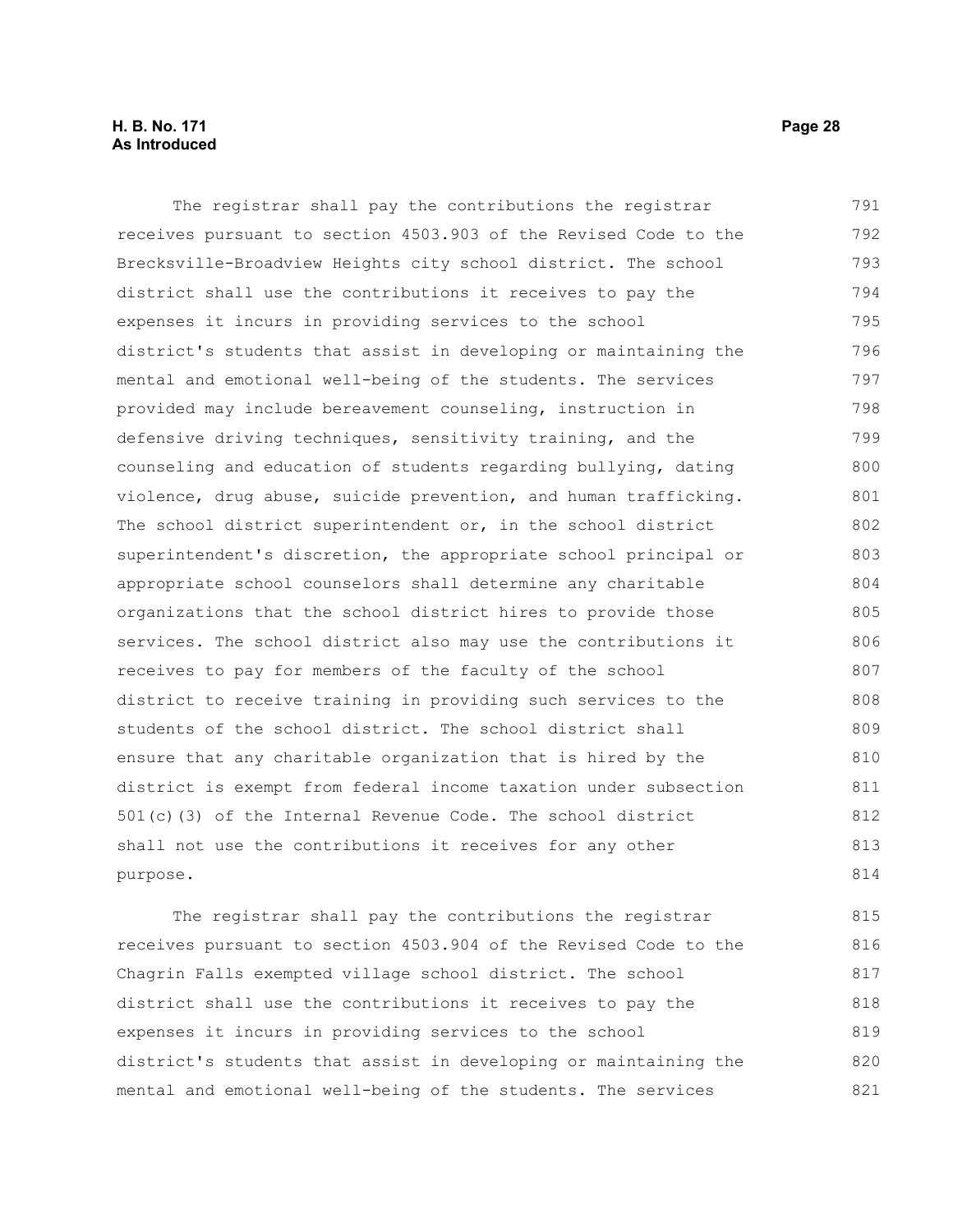#### **H. B. No. 171 Page 29 As Introduced**

provided may include bereavement counseling, instruction in defensive driving techniques, sensitivity training, and the counseling and education of students regarding bullying, dating violence, drug abuse, suicide prevention, and human trafficking. The school district superintendent or, in the school district superintendent's discretion, the appropriate school principal or appropriate school counselors shall determine any charitable organizations that the school district hires to provide those services. The school district also may use the contributions it receives to pay for members of the faculty of the school district to receive training in providing such services to the students of the school district. The school district shall ensure that any charitable organization that is hired by the district is exempt from federal income taxation under subsection 501(c)(3) of the Internal Revenue Code. The school district shall not use the contributions it receives for any other purpose. 822 823 824 825 826 827 828 829 830 831 832 833 834 835 836 837 838

The registrar shall pay the contributions the registrar receives pursuant to section 4503.905 of the Revised Code to the Cuyahoga valley career center. The career center shall use the contributions it receives to pay the expenses it incurs in providing services to the career center's students that assist in developing or maintaining the mental and emotional well-being of the students. The services provided may include bereavement counseling, instruction in defensive driving techniques, sensitivity training, and the counseling and education of students regarding bullying, dating violence, drug abuse, suicide prevention, and human trafficking. The career center's superintendent or in the career center's superintendent's discretion, the school board or appropriate school counselors shall determine any charitable organizations that the career 839 840 841 842 843 844 845 846 847 848 849 850 851 852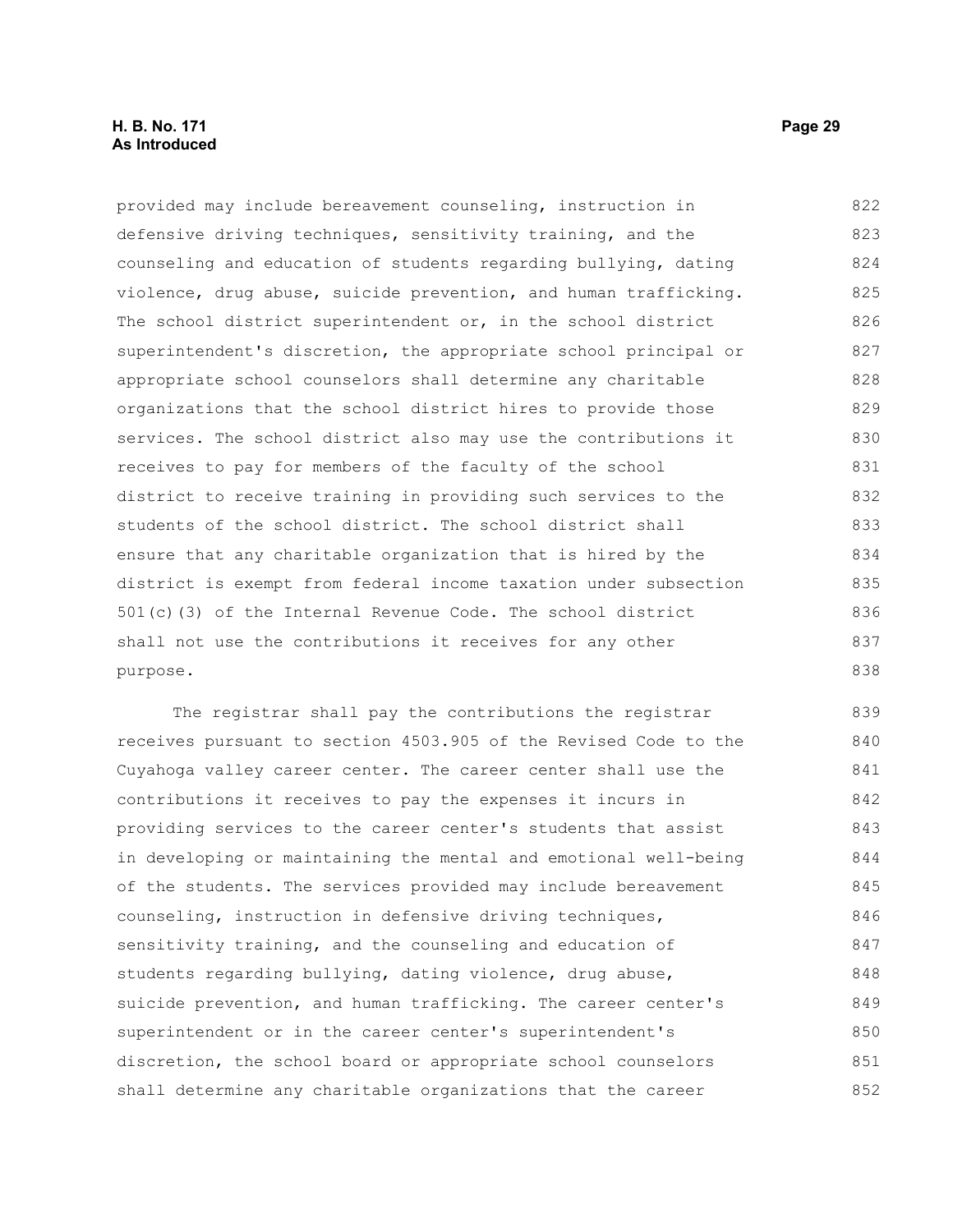center hires to provide those services. The career center also may use the contributions it receives to pay for members of the faculty of the career center to receive training in providing such services to the students of the career center. The career center shall ensure that any charitable organization that is hired by the career center is exempt from federal income taxation under subsection 501(c)(3) of the Internal Revenue Code. The career center shall not use the contributions it receives for any other purpose. 853 854 855 856 857 858 859 860 861

The registrar shall pay the contributions the registrar receives pursuant to section 4503.906 of the Revised Code to the Stow-Munroe Falls city school district. The school district shall not use the contributions it receives for any political purpose.

The registrar shall pay the contributions the registrar receives pursuant to section 4503.907 of the Revised Code to the Twinsburg city school district. The school district shall not use the contributions it receives for any political purpose.

The registrar shall pay the contributions the registrar receives pursuant to section 4503.908 of the Revised Code to St. Xavier high school located in Springfield township in Hamilton county. The school shall use fifty per cent of the contributions it receives to provide tuition assistance to its students. The school shall use the remaining fifty per cent to pay the expenses it incurs in providing services to the school's students that assist in developing or maintaining the mental and emotional well-being of the students. The services provided may include bereavement counseling, instruction in defensive driving techniques, sensitivity training, and the counseling and education of students regarding bullying, dating violence, drug 871 872 873 874 875 876 877 878 879 880 881 882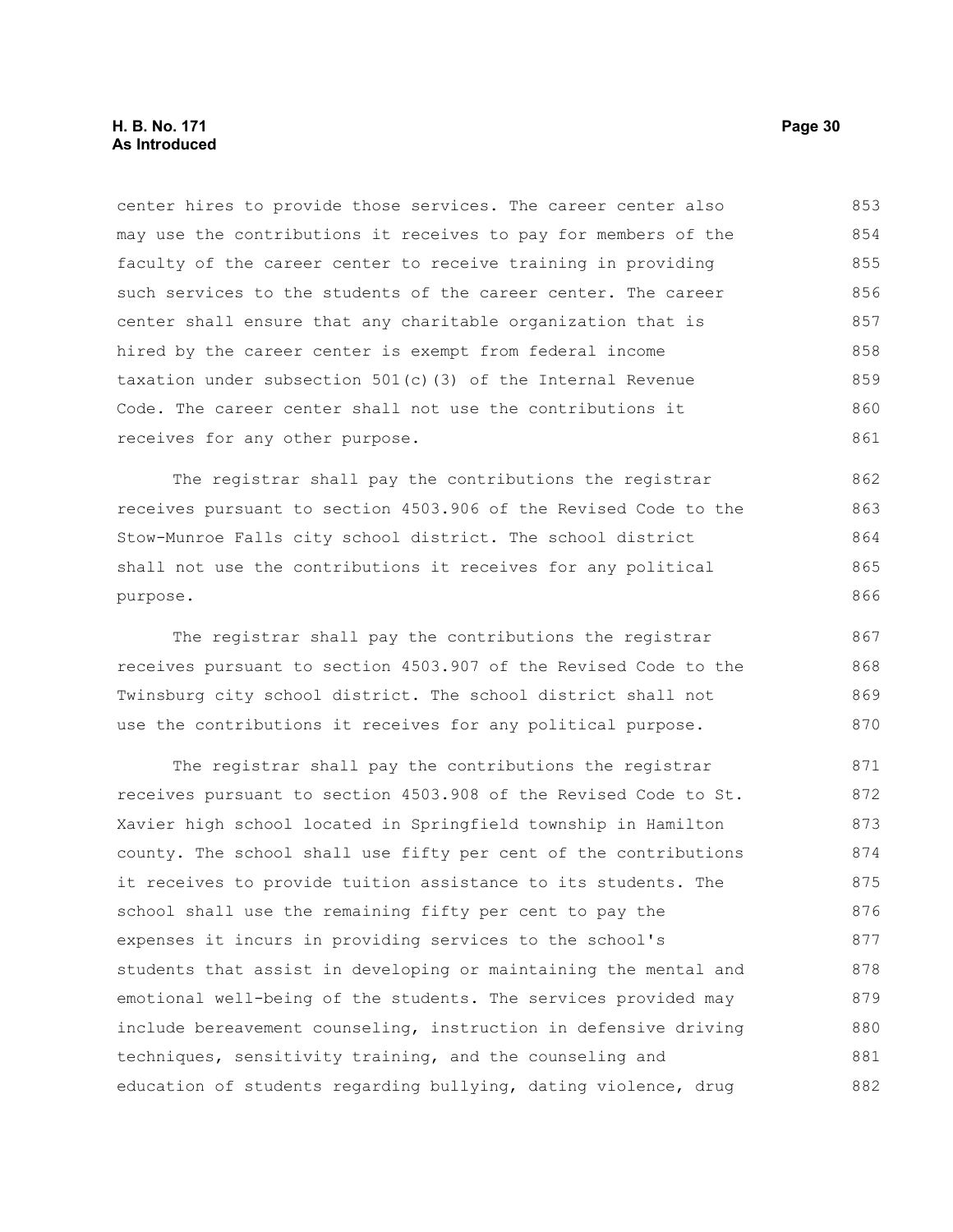#### **H. B. No. 171 Page 31 As Introduced**

abuse, suicide prevention, and human trafficking. As a part of providing such services, the school may pay for members of the faculty of the school to receive training in providing those services. The school principal or, in the school principal's discretion, appropriate school counselors shall determine any charitable organizations that the school hires to provide those services. The school shall ensure that any such charitable organization is exempt from federal income taxation under subsection 501(c)(3) of the Internal Revenue Code. The school shall not use the contributions it receives for any other purpose. 883 884 885 886 887 888 889 890 891 892 893

The registrar shall pay the contributions the registrar receives pursuant to section 4503.909 of the Revised Code to the Grandview Heights city school district, which shall use the contributions for its gifted programs and special education and related services.

The registrar shall pay the contributions received pursuant to section 4503.92 of the Revised Code to support our troops, incorporated, a national nonprofit corporation, which shall use those contributions in accordance with its articles of incorporation and for the benefit of servicemembers of the armed forces of the United States and their families when they are in financial need. 899 900 901 902 903 904 905

The registrar shall pay the contributions received pursuant to section 4503.931 of the Revised Code to healthy New Albany, which shall use the contributions for its community programs, events, and other activities.

The registrar shall pay the contributions the registrar receives pursuant to section 4503.932 of the Revised Code to habitat for humanity of Ohio, inc., which shall use the 910 911 912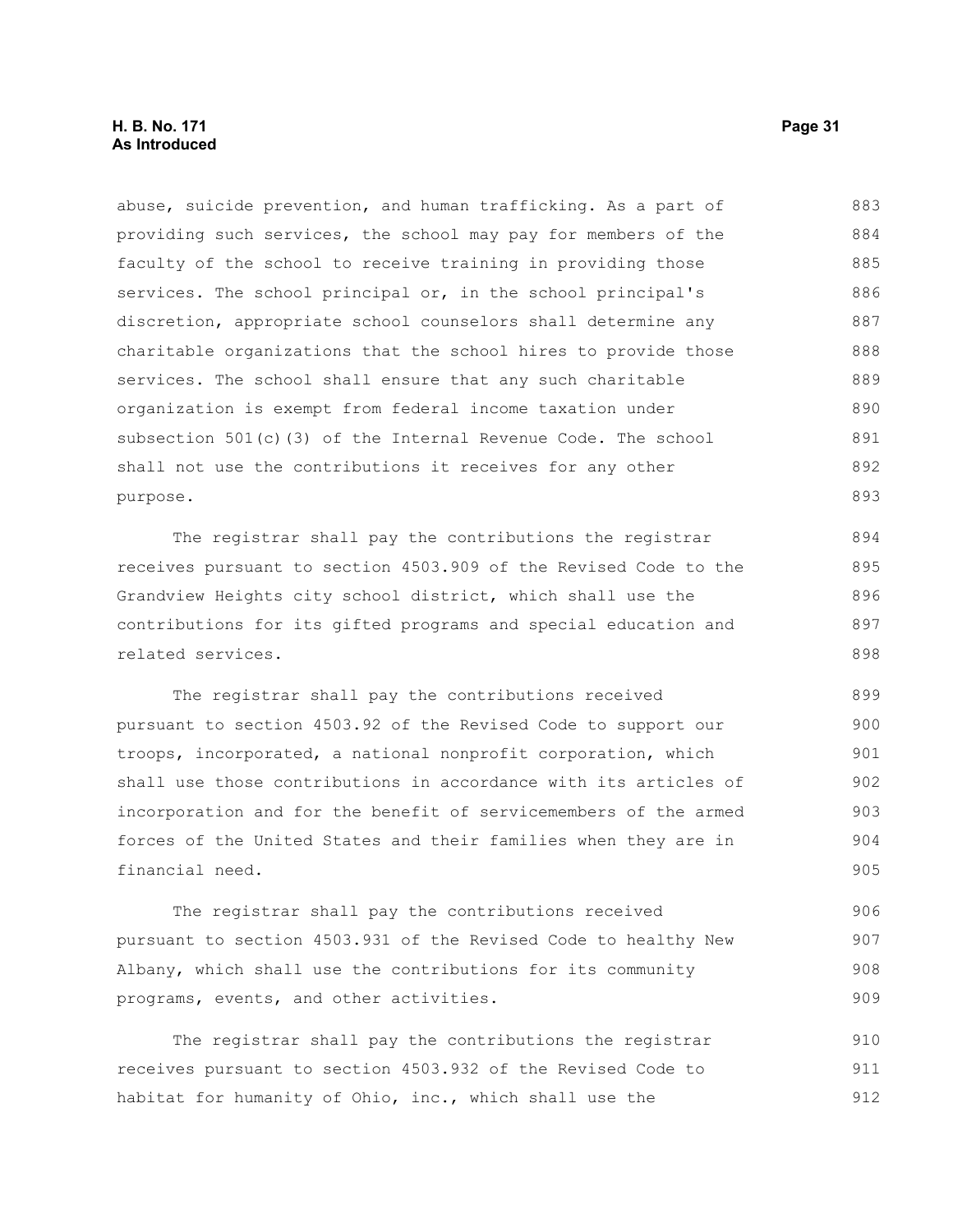contributions for its projects related to building affordable houses. 913 914

The registrar shall pay the contributions the registrar receives pursuant to section 4503.94 of the Revised Code to the Michelle's leading star foundation, which shall use the money solely to fund the rental, lease, or purchase of the simulated driving curriculum of the Michelle's leading star foundation by boards of education of city, exempted village, local, and joint vocational school districts. 915 916 917 918 919 920 921

The registrar shall pay the contributions the registrar receives pursuant to section 4503.941 of the Revised Code to the Ohio chapter international society of arboriculture, which shall use the money to increase consumer awareness on the importance of proper tree care and to raise funds for the chapter's educational efforts. 922 923 924 925 926 927

The registrar shall pay the contributions received pursuant to section 4503.942 of the Revised Code to zero, the end of prostate cancer, incorporated, a nonprofit organization, which shall use those contributions to raise awareness of prostate cancer, to support research to end prostate cancer, and to support prostate cancer patients and their families. 928 929 930 931 932 933

The registrar shall pay the contributions the registrar receives pursuant to section 4503.944 of the Revised Code to the eastern European congress of Ohio, which shall use the contributions for charitable and educational purposes. 934 935 936 937

The registrar shall pay the contributions the registrar receives pursuant to section 4503.945 of the Revised Code to the Summit metro parks foundation, which shall use the money in support of the Summit county metro parks. 938 939 940 941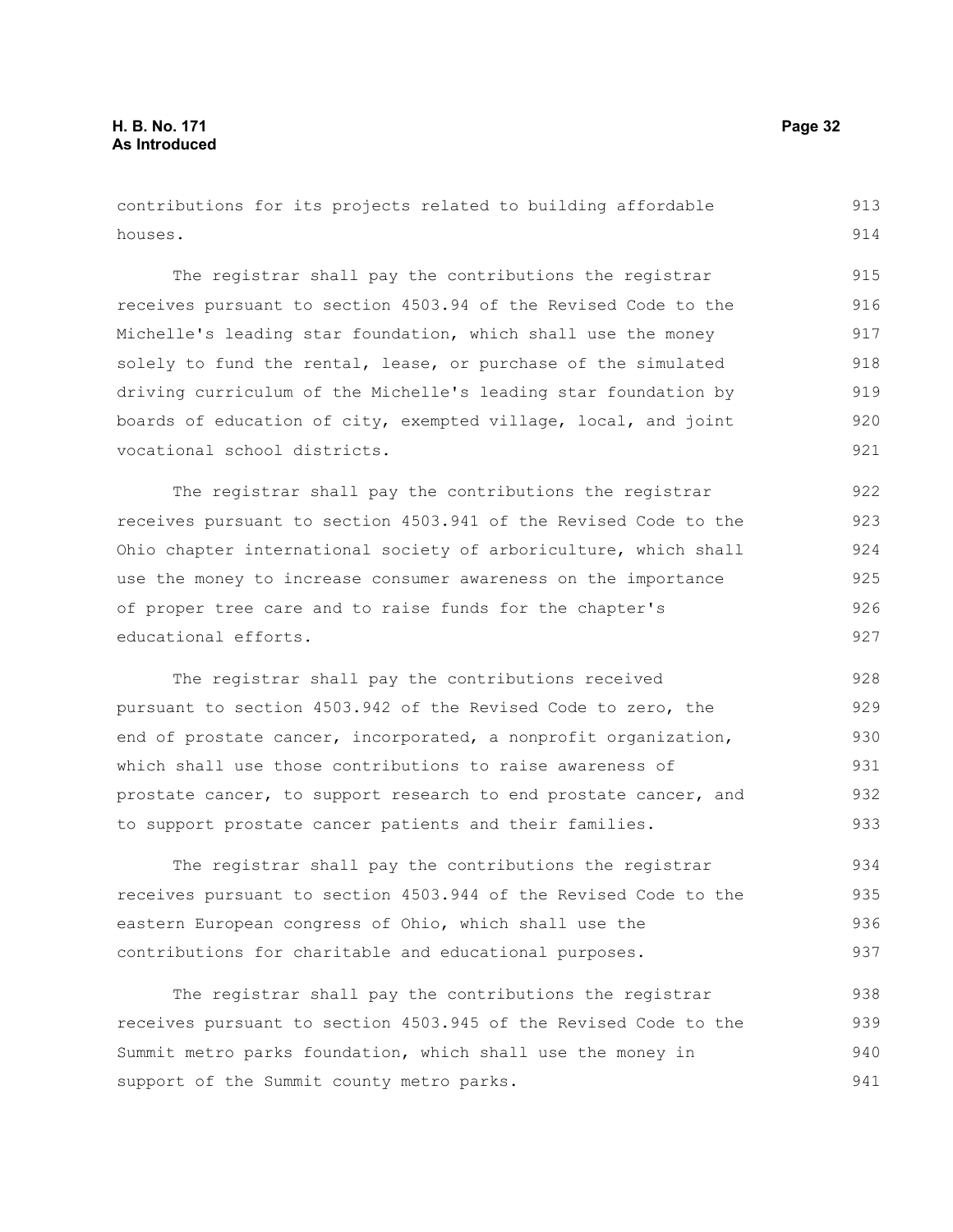#### **H. B. No. 171 Page 33 As Introduced**

The registrar shall pay the contributions the registrar receives pursuant to section 4503.951 of the Revised Code to the Cincinnati city school district. 942 943 944

The registrar shall pay the contributions the registrar receives pursuant to section 4503.952 of the Revised Code to Hawken school located in northeast Ohio. The school shall use fifty per cent of the contributions it receives to provide tuition assistance to its students. The school shall use the remaining fifty per cent to pay the expenses it incurs in providing services to the school's students that assist in developing or maintaining the mental and emotional well-being of the students. The services provided may include bereavement counseling, instruction in defensive driving techniques, sensitivity training, and the counseling and education of students regarding bullying, dating violence, drug abuse, suicide prevention, and human trafficking. As a part of providing such services, the school may pay for members of the faculty of the school to receive training in providing those services. The school principal or, in the school principal's discretion, appropriate school counselors shall determine any charitable organizations that the school hires to provide those services. The school shall ensure that any such charitable organization is exempt from federal income taxation under subsection 501(c)(3) of the Internal Revenue Code. The school shall not use the contributions it receives for any other purpose. 945 946 947 948 949 950 951 952 953 954 955 956 957 958 959 960 961 962 963 964 965 966 967

The registrar shall pay the contributions the registrar receives pursuant to section 4503.953 of the Revised Code to Gilmour academy located in the municipal corporation of Gates Mills. The school shall use fifty per cent of the contributions it receives to provide tuition assistance to its students. The 968 969 970 971 972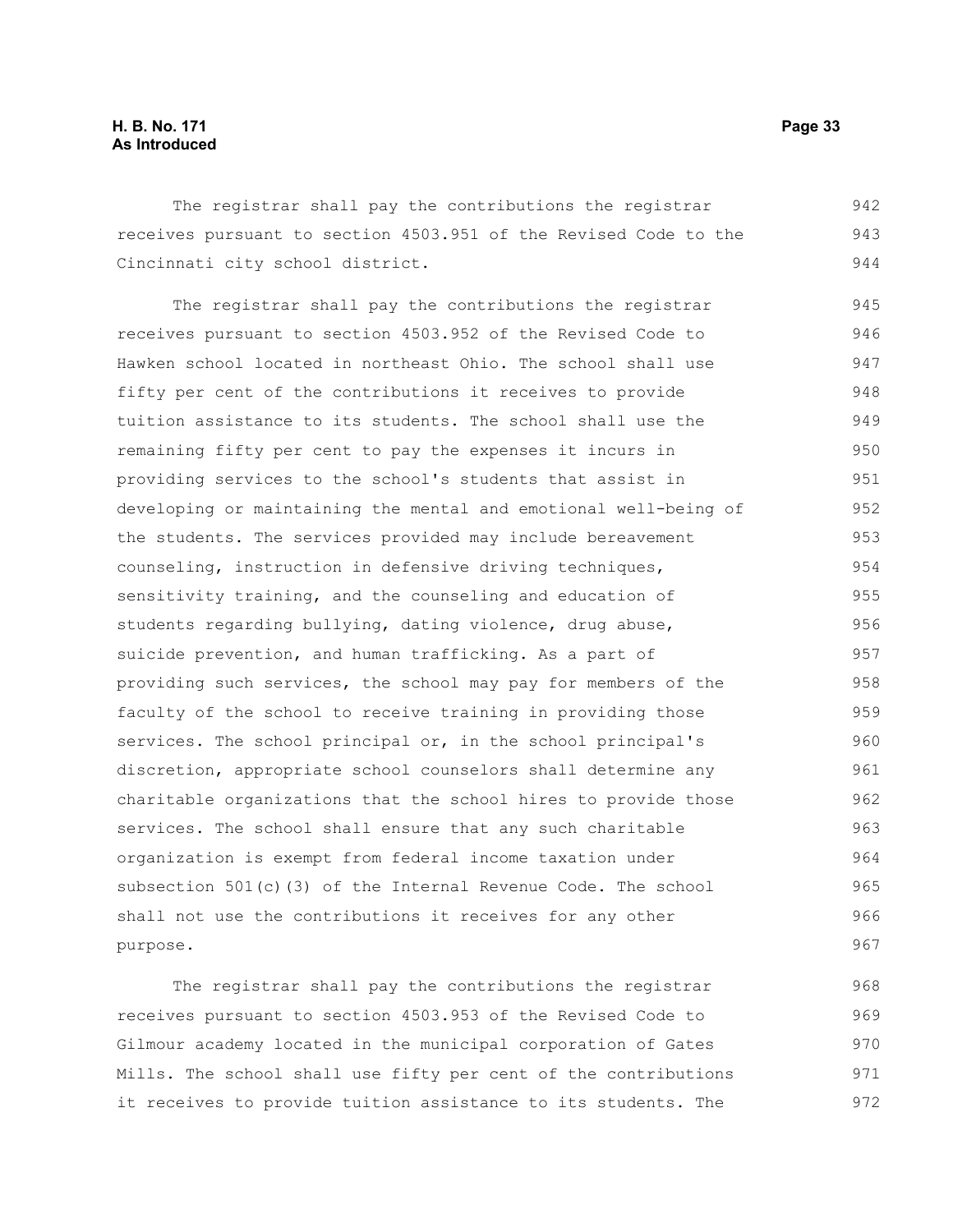#### **H. B. No. 171 Page 34 As Introduced**

school shall use the remaining fifty per cent to pay the expenses it incurs in providing services to the school's students that assist in developing or maintaining the mental and emotional well-being of the students. The services provided may include bereavement counseling, instruction in defensive driving techniques, sensitivity training, and the counseling and education of students regarding bullying, dating violence, drug abuse, suicide prevention, and human trafficking. As a part of providing such services, the school may pay for members of the faculty of the school to receive training in providing those services. The school principal or, in the school principal's discretion, appropriate school counselors shall determine any charitable organizations that the school hires to provide those services. The school shall ensure that any such charitable organization is exempt from federal income taxation under subsection 501(c)(3) of the Internal Revenue Code. The school shall not use the contributions it receives for any other purpose. 973 974 975 976 977 978 979 980 981 982 983 984 985 986 987 988 989 990

The registrar shall pay the contributions the registrar receives pursuant to section 4503.954 of the Revised Code to University school located in the suburban area near the municipal corporation of Cleveland. The school shall use fifty per cent of the contributions it receives to provide tuition assistance to its students. The school shall use the remaining fifty per cent to pay the expenses it incurs in providing services to the school's students that assist in developing or maintaining the mental and emotional well-being of the students. The services provided may include bereavement counseling, instruction in defensive driving techniques, sensitivity training, and the counseling and education of students regarding bullying, dating violence, drug abuse, suicide prevention, and 991 992 993 994 995 996 997 998 999 1000 1001 1002 1003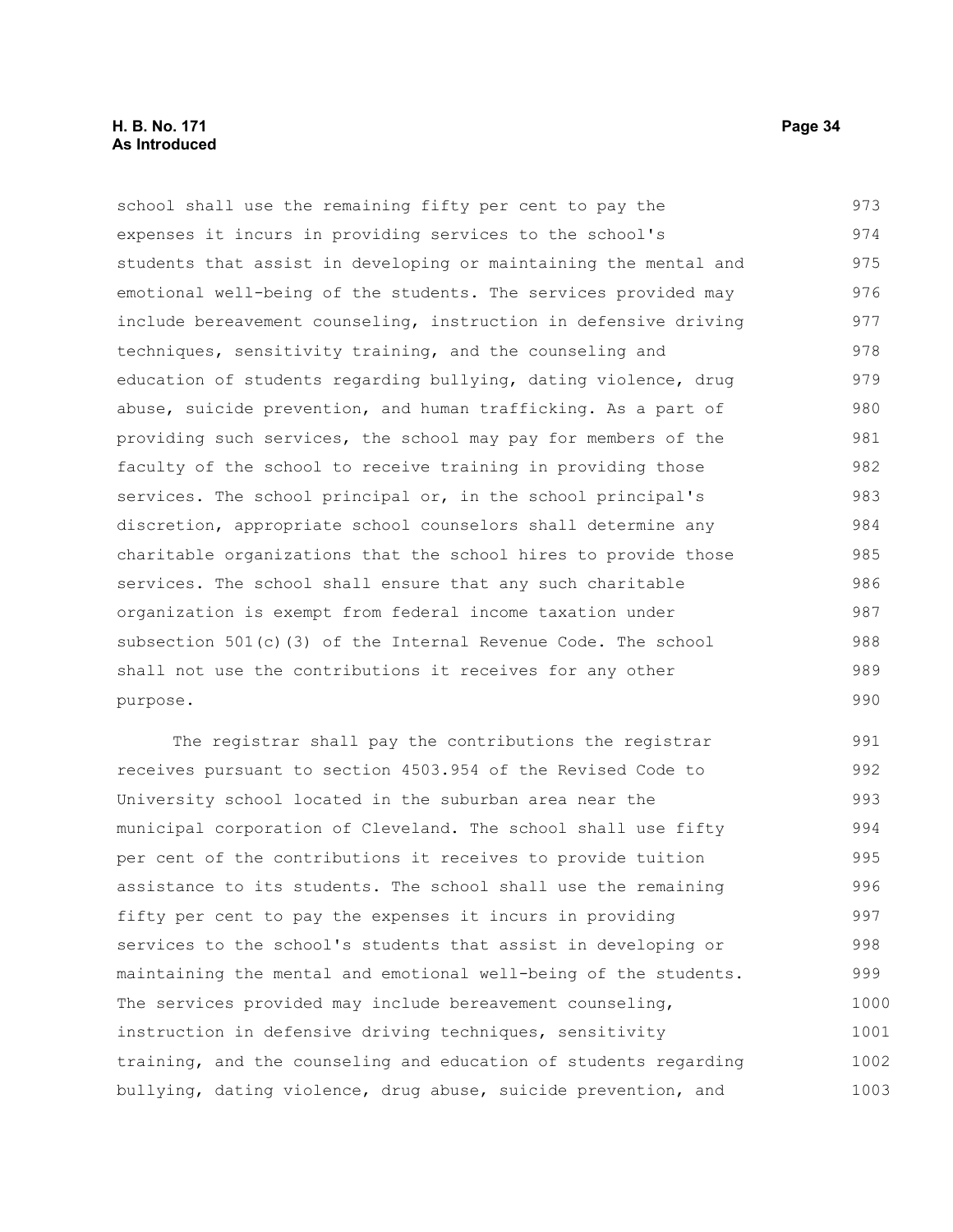#### **H. B. No. 171 Page 35 As Introduced**

human trafficking. As a part of providing such services, the school may pay for members of the faculty of the school to receive training in providing those services. The school principal or, in the school principal's discretion, appropriate school counselors shall determine any charitable organizations that the school hires to provide those services. The school shall ensure that any such charitable organization is exempt from federal income taxation under subsection 501(c)(3) of the Internal Revenue Code. The school shall not use the contributions it receives for any other purpose. 1004 1005 1006 1007 1008 1009 1010 1011 1012 1013

The registrar shall pay the contributions the registrar receives pursuant to section 4503.955 of the Revised Code to Saint Albert the Great school located in North Royalton. The school shall use fifty per cent of the contributions it receives to provide tuition assistance to its students. The school shall use the remaining fifty per cent to pay the expenses it incurs in providing services to the school's students that assist in developing or maintaining the mental and emotional well-being of the students. The services provided may include bereavement counseling, instruction in defensive driving techniques, sensitivity training, and the counseling and education of students regarding bullying, dating violence, drug abuse, suicide prevention, and human trafficking. As a part of providing such services, the school may pay for members of the faculty of the school to receive training in providing those services. The school principal or, in the school principal's discretion, appropriate school counselors shall determine any charitable organizations that the school hires to provide those services. The school shall ensure that any such charitable organization is exempt from federal income taxation under subsection 501(c)(3) of the Internal Revenue Code. The school 1014 1015 1016 1017 1018 1019 1020 1021 1022 1023 1024 1025 1026 1027 1028 1029 1030 1031 1032 1033 1034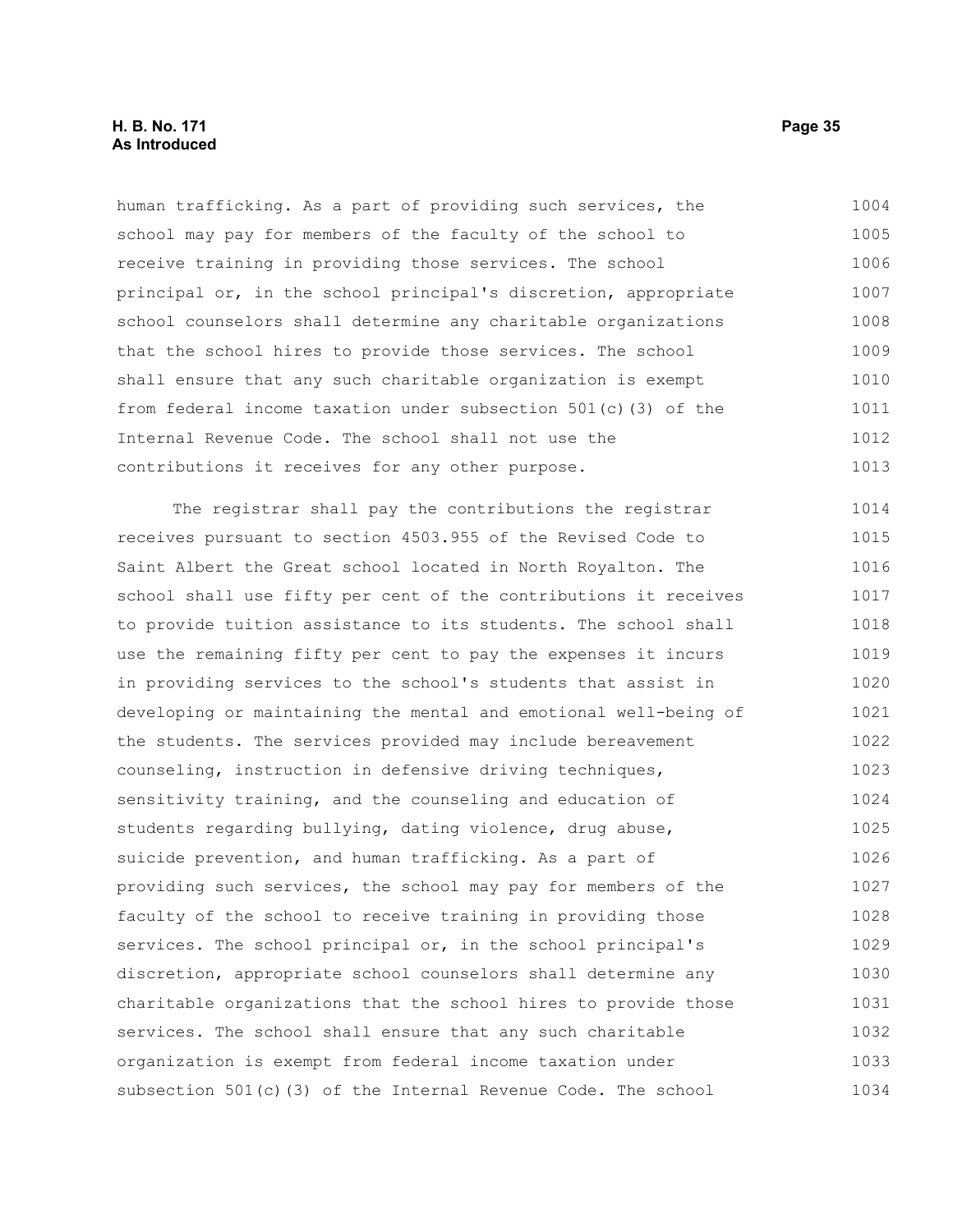shall not use the contributions it receives for any other purpose. 1035 1036

The registrar shall pay the contributions the registrar receives pursuant to section 4503.956 of the Revised Code to the Liberty Center local school district, which shall use the contributions for its gifted programs and special education and related services. 1037 1038 1039 1040 1041

The registrar shall pay the contributions the registrar receives pursuant to section 4503.957 of the Revised Code to John F. Kennedy Catholic school located in Warren. The school shall not use the contributions it receives for any political purpose. 1042 1043 1044 1045 1046

The registrar shall pay the contributions the registrar receives pursuant to section 4503.958 of the Revised Code to Elder high school located in the municipal corporation of Cincinnati. The school shall use fifty per cent of the contributions it receives to provide tuition assistance to its students, twenty-five per cent of the contributions to benefit arts and enrichment at the school, and twenty-five per cent of the contributions to benefit athletics at the school. 1047 1048 1049 1050 1051 1052 1053 1054

The registrar shall pay the contributions the registrar receives pursuant to section 4503.961 of the Revised Code to Fairfield senior high school located in the municipal corporation of Fairfield. The high school shall not use the contributions for any political purpose. 1055 1056 1057 1058 1059

The registrar shall pay the contributions the registrar receives pursuant to section 4503.962 of the Revised Code to Hamilton high school located in the municipal corporation of Hamilton. The high school shall not use the contributions for 1060 1061 1062 1063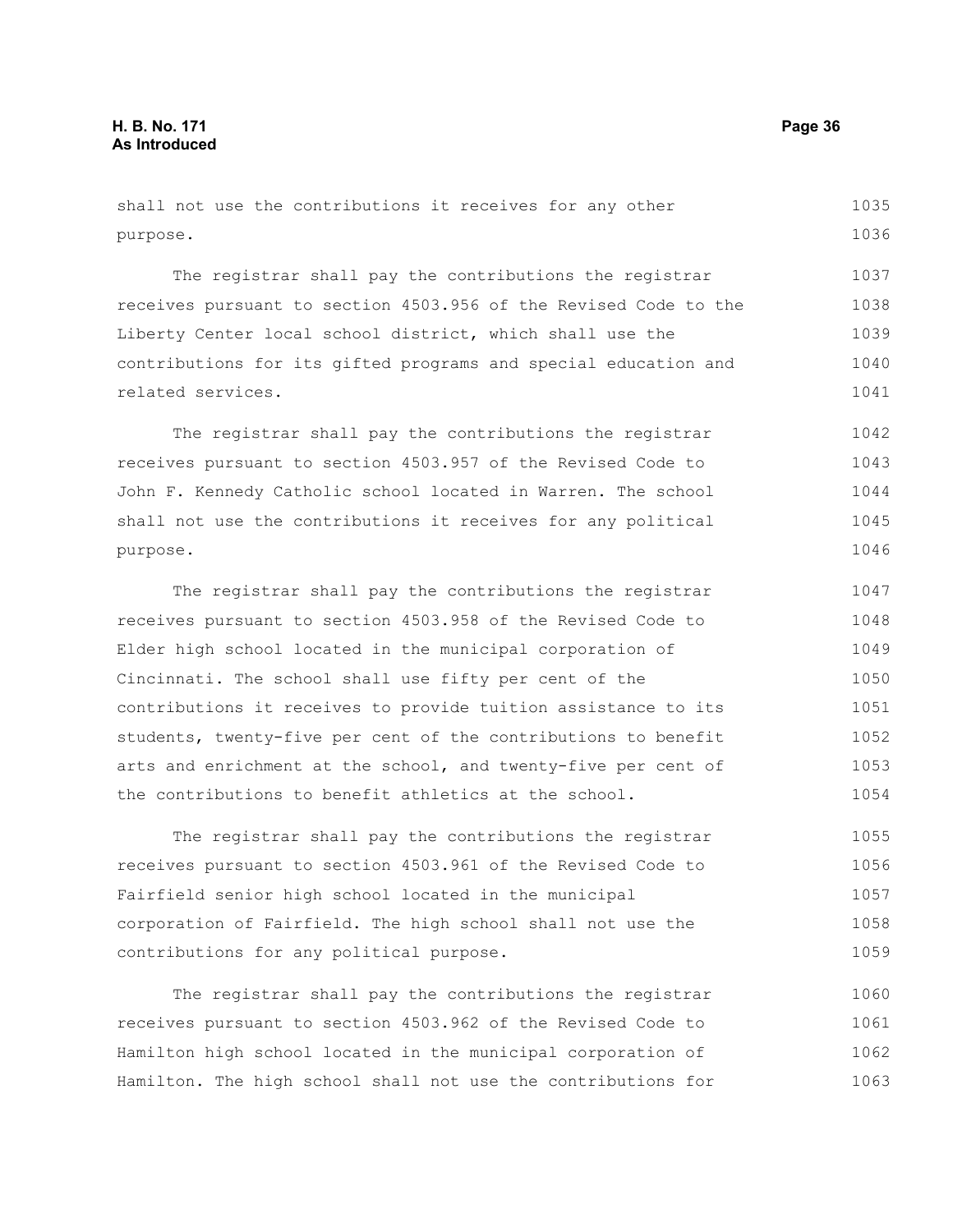The registrar shall pay the contributions the registrar receives pursuant to section 4503.963 of the Revised Code to Ross high school located in Ross township in Butler county. The high school shall not use the contributions for any political purpose. 1065 1066 1067 1068 1069

The registrar shall pay the contributions the registrar receives pursuant to section 4503.97 of the Revised Code to the friends of united Hatzalah of Israel, which shall use the money to support united Hatzalah of Israel, which provides free emergency medical first response throughout Israel. 1070 1071 1072 1073 1074

The registrar shall pay the contributions the registrar receives pursuant to section 4503.98 of the Revised Code to the Westerville parks foundation to support the programs and activities of the foundation and its mission of pursuing the city of Westerville's vision of becoming "A City Within A Park." 1075 1076 1077 1078 1079

(C) All investment earnings of the license plate contribution fund shall be credited to the fund. Not later than the first day of May of every year, the registrar shall distribute to each entity described in division (B) of this section the investment income the fund earned the previous calendar year. The amount of such a distribution paid to an entity shall be proportionate to the amount of money the entity received from the fund during the previous calendar year. 1080 1081 1082 1083 1084 1085 1086 1087

 **Sec. 4503.578.** (A) The owner or lessee of any passenger car, noncommercial motor vehicle, recreational vehicle, or other vehicle of a class approved by the registrar of motor vehicles may apply to the registrar for the registration of the vehicle and issuance of "Keep Ohio Beautiful" license plates. 1088 1089 1090 1091 1092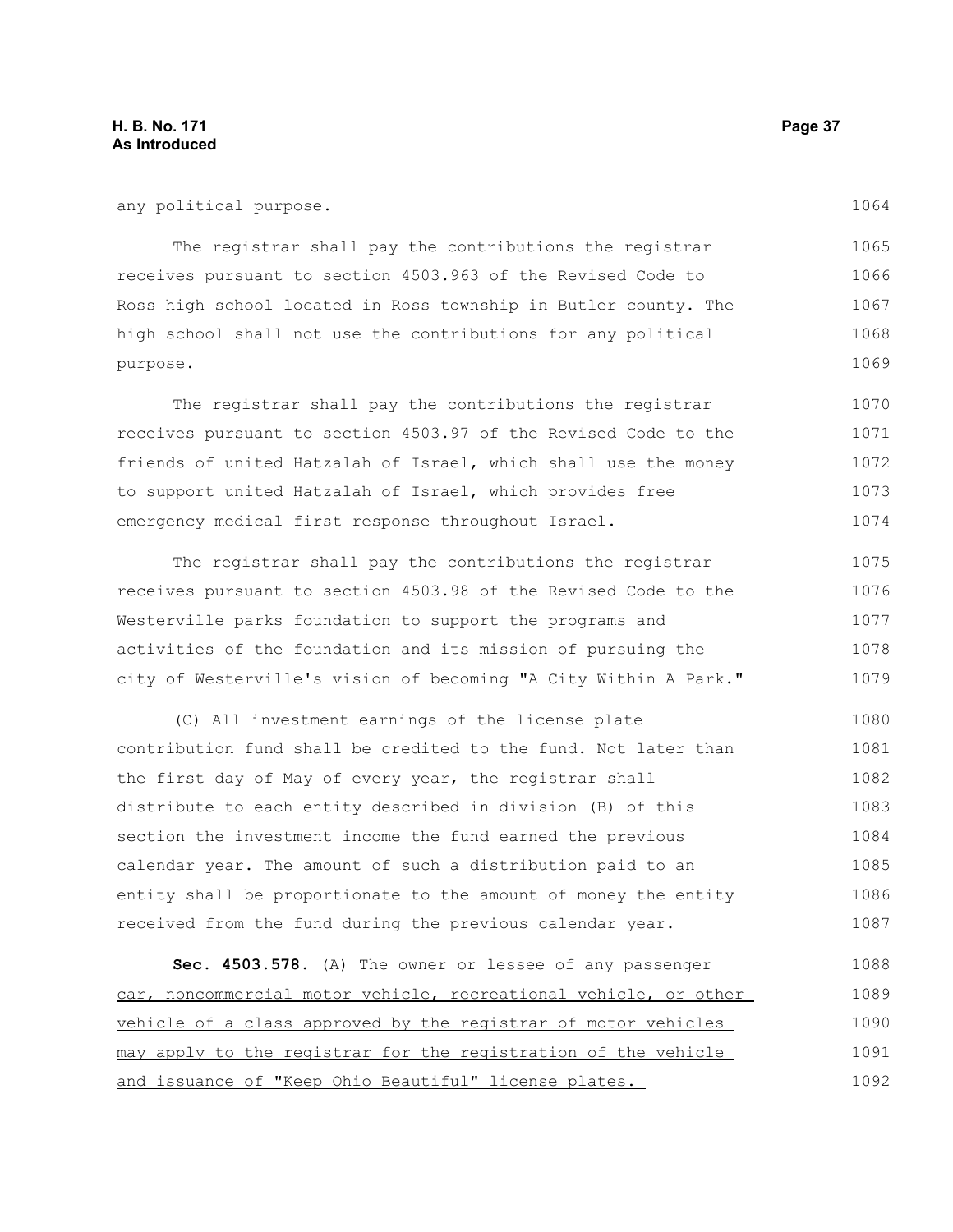### **H. B. No. 171 Page 38 As Introduced**

| The application may be combined with a request for a             | 1093 |
|------------------------------------------------------------------|------|
| special reserved license plate under section 4503.40 or 4503.42  | 1094 |
| of the Revised Code. Upon receipt of the completed application   | 1095 |
| and compliance by the applicant with divisions (B) and (C) of    | 1096 |
| this section, the registrar shall issue to the applicant the     | 1097 |
| appropriate vehicle registration and a set of "Keep Ohio         | 1098 |
| Beautiful" license plates and a validation sticker, or a         | 1099 |
| validation sticker alone when required by section 4503.191 of    | 1100 |
| the Revised Code.                                                | 1101 |
| In addition to the letters and numbers ordinarily                | 1102 |
| inscribed on the license plates, "Keep Ohio Beautiful" license   | 1103 |
| plates shall display an appropriate logo and words selected by   | 1104 |
| representatives of keep Ohio beautiful, incorporated, and that   | 1105 |
| are approved by the registrar. "Keep Ohio Beautiful" license     | 1106 |
| plates shall display county identification stickers that         | 1107 |
| identify the county of registration as required under section    | 1108 |
| 4503.19 of the Revised Code.                                     | 1109 |
| (B) "Keep Ohio Beautiful" license plates and a validation        | 1110 |
| sticker, or validation sticker alone, shall be issued upon       | 1111 |
| receipt of an application for registration of a motor vehicle    | 1112 |
| under this section; payment of the reqular license tax as        | 1113 |
| prescribed under section 4503.04 of the Revised Code, any        | 1114 |
| applicable motor vehicle license tax levied under Chapter 4504.  | 1115 |
| of the Revised Code, any applicable additional fee prescribed by | 1116 |
| section 4503.40 or 4503.42 of the Revised Code, an additional    | 1117 |
| administrative fee of ten dollars, and a contribution as         | 1118 |
| provided in division (C)(1) of this section; and compliance with | 1119 |
| all other applicable laws relating to the registration of motor  | 1120 |
| vehicles.                                                        | 1121 |
| (C) (1) For each application for registration and                | 1122 |